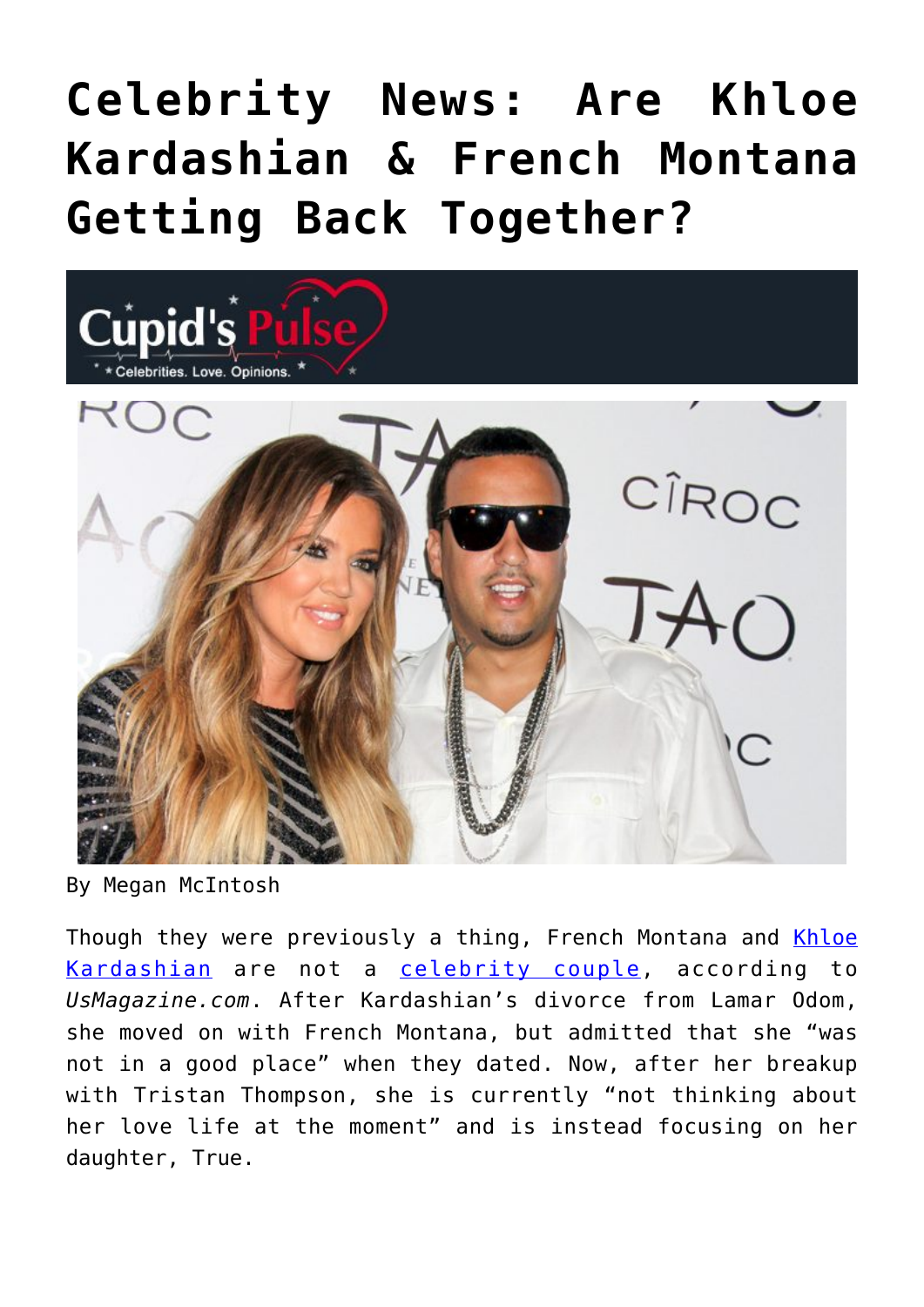### **In celebrity news, it seems this rumor is unfounded. What are some reasons you should think twice before getting back together with your ex?**

### **Cupid's Advice:**

It can be difficult to know when it's right to rekindle an old flame. How do you know you shouldn't take that step and try getting back together; that it's time to really let it go and move on? Cupid has some advice:

**1. Nothing has changed:** What was the reason you broke up with your partner? Is that still an issue between you two? If nothing has changed since you broke up, then there's no reason to get back together. The issue will only re-emerge and cause a future break up.

**Related Link:** [Celebrity Break-Up: Adele & Simon Koneckis Call](http://cupidspulse.com/129961/celebrity-break-up-adele-simon-koneckis/) [It Quits](http://cupidspulse.com/129961/celebrity-break-up-adele-simon-koneckis/)

**2. The reason you're returning isn't a good one:** Why are you getting back together with your ex? Is it because you genuinely have a connection, or is it because you want closure? Never return to an ex because you don't understand the break up. If you broke up, there must have been a reason. If that reason still stands, so should the break up.

**Related Link:** [Single Celebrity: Brad Pitt Is Moving On as a](http://cupidspulse.com/129891/single-celebrity-brad-pitt-moving-on-single-man-divorce/) [Single Man As Final Divorce Decisions Are Made](http://cupidspulse.com/129891/single-celebrity-brad-pitt-moving-on-single-man-divorce/)

**3. It might be a rebound:** Never rekindle an old flame for a rebound. If you broke up with someone, there's no reason to return to another ex as a rebound. If there's no emotional attachment, you can try to have fun. But, inevitably, feelings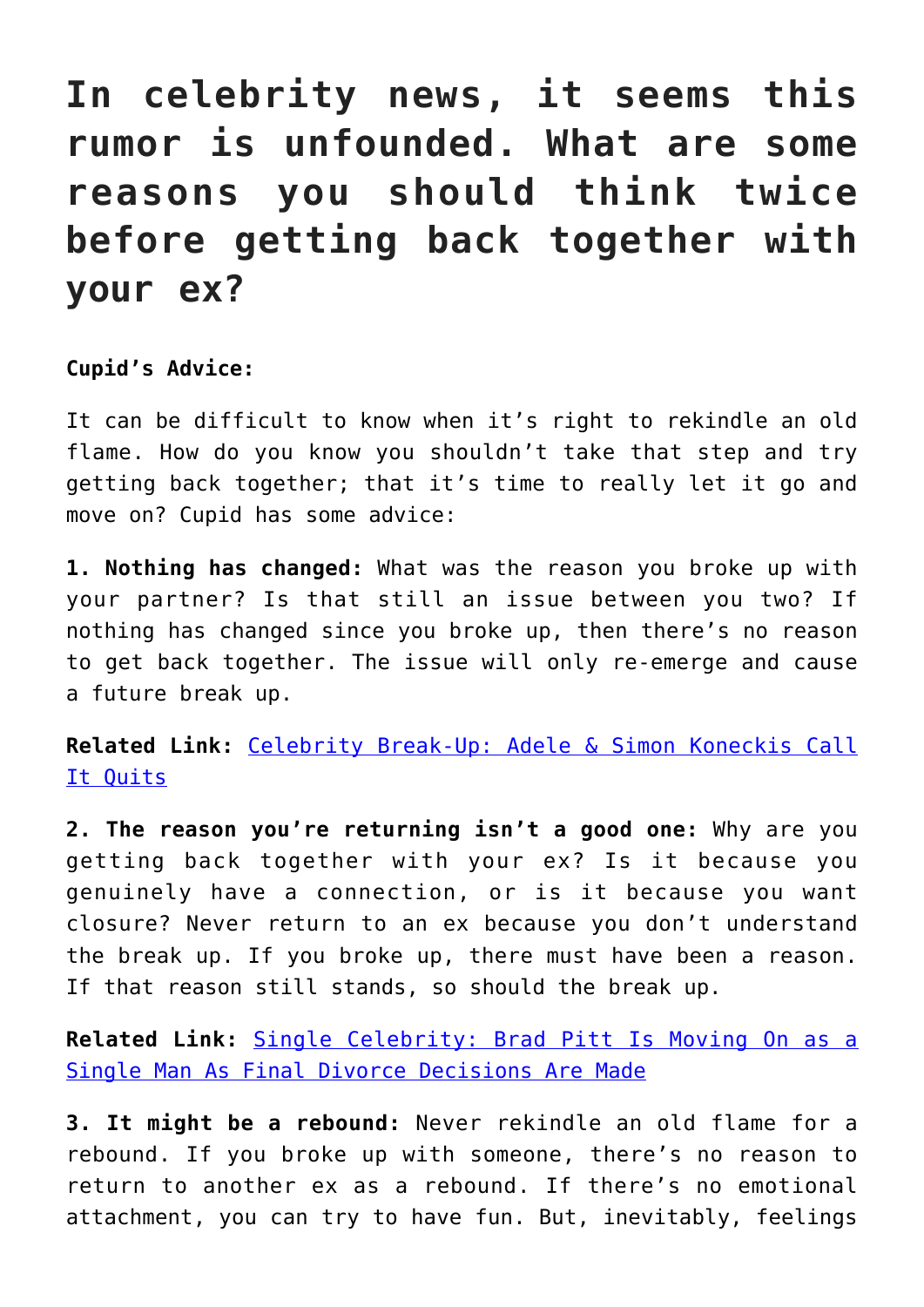always pop up. If you want to rekindle with an old flame, it should only be you two involved in the why.

**How do you know when it's a bad idea to rekindle a relationship? Share below!**

## **[5 New Celebrity Couples To](https://cupidspulse.com/114848/new-celebrity-couples-to-watch/) [Watch](https://cupidspulse.com/114848/new-celebrity-couples-to-watch/)**



By [Katie Gray](http://cupidspulse.com/105088/katie-gray)

Ah, there's nothing like new love! Whether these stars are frequently in the public eye or are more private and keep to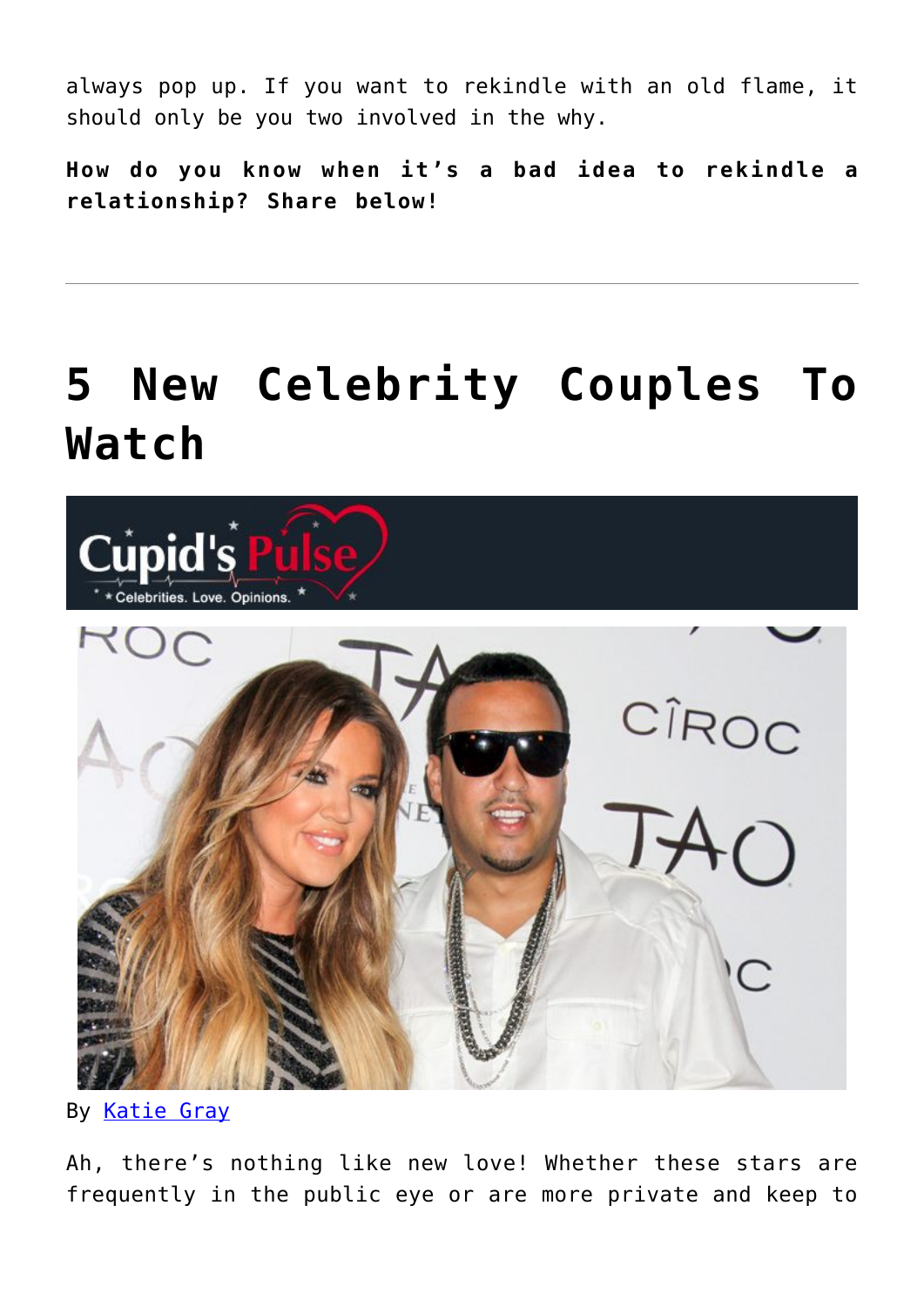themselves, there is no denying that there are new [celebrity](http://cupidspulse.com/celebrity-relationships/long-term-relationships-flings/) [couples](http://cupidspulse.com/celebrity-relationships/long-term-relationships-flings/) stirring the pot right now. Who knows? It may lead to [celebrity weddings](http://cupidspulse.com/celebrity-relationships/wedding-engagement/) and celebrity babies down the road. The future is bright when these stars align. When [celebrity](http://cupidspulse.com/celebrity-relationships/long-term-relationships-flings/) [relationships](http://cupidspulse.com/celebrity-relationships/long-term-relationships-flings/) flourish, it makes us very happy!

### **Cupid has compiled the 5 new celebrity couples to watch:**

**1. Gigi Hadid & Zayn Malik:** The supermodel and the singer have been one of our favorite celebrity couples since they started dating. They first announced they were an official celebrity couple on Instagram, and they have been pretty picture perfect ever since. Gigi has been rockin' the Victoria's Secret runway, has a new fashion line with Tommy Hilfiger and even starred in Zayn's 'Pillow Talk' music video! They were seen together publicly at The Met Ball and seem to be doing fantastic!

**2. Emma Roberts & Christopher Hines:** Emma Roberts has been working hard. She starred in James Franco's *Palo Alto* and has appeared on TV in *Scream Queens*. The actress finds a lot of time to read novels as well. She started dating Christopher Hines recently this summer when the pretty pair were spotted in London together!

### **Related Link:** [Celebrity Couples We Want To Reunite](http://cupidspulse.com/112675/celebrity-couples-we-want-to-reunite/)

**3. French Montana & Iggy Azalea:** Rappers and hip-hop artists French Montana and Iggy Azalea are an official item! The two were spotted together on a fun-filled trip to Cabo San Lucas and have been an item ever since. We are hoping they will create some music together now!

**4. Leonardo DiCaprio & Nina Agdal:** Hollywood heartthrob, Leonardo DiCaprio, is one of the most talented actors in the industry. He's no stranger to dating Victoria's Secret angels,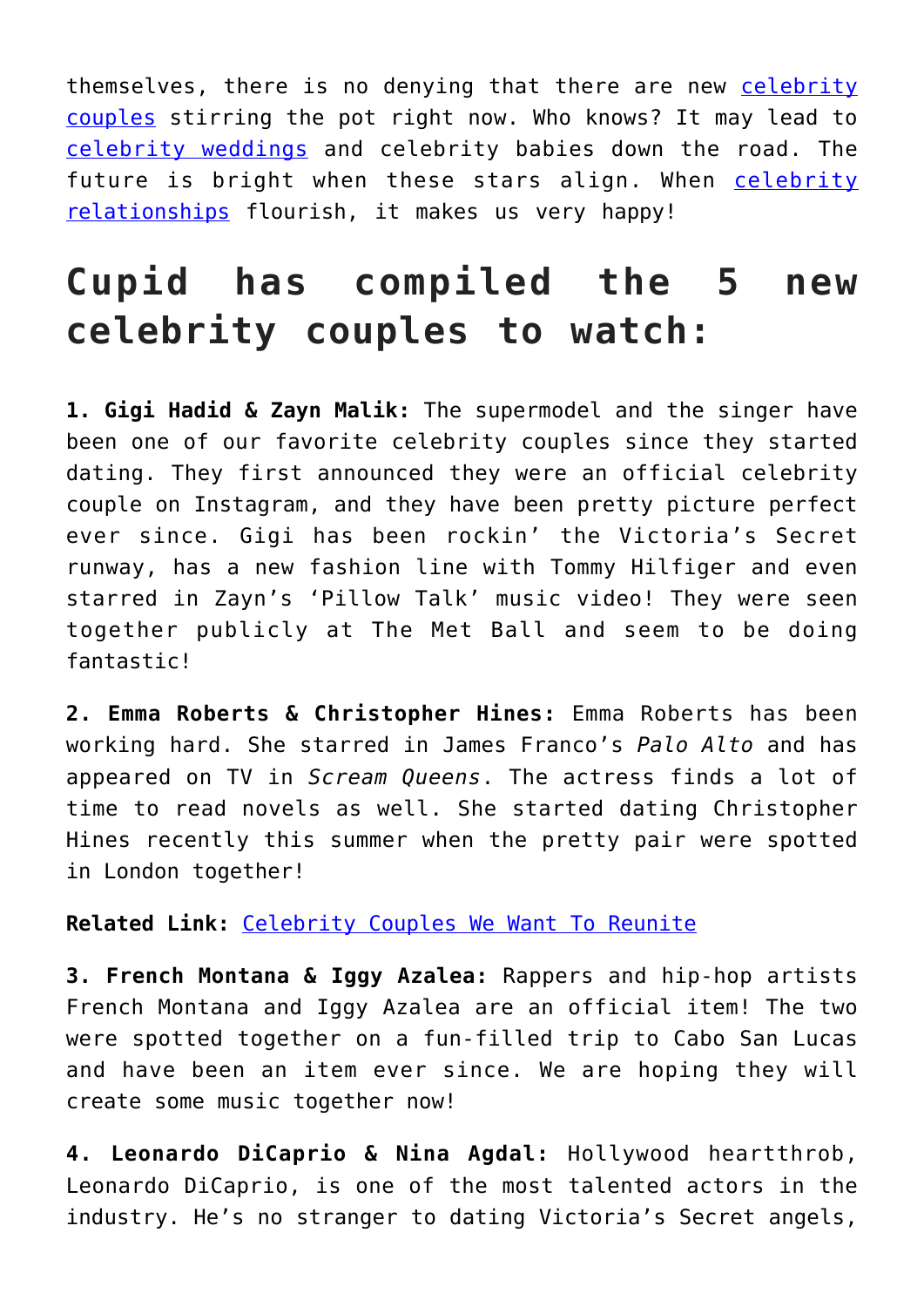and now he's dating a new one! Nina and Leo began dating this summer, and they have been vacationing all over the world ever since. The celebrity relationship that travels together, stays together!

**Related Link:** [Bigger Is Better: Best Celebrity Engagement](http://cupidspulse.com/112312/celebrity-couple-engagement-rings/) [Wedding Rings](http://cupidspulse.com/112312/celebrity-couple-engagement-rings/)

**5. Jojo Fletcher & Jordan Rodgers:** Who doesn't love watching *The Bachelorette*? Jojo and Jordan went public in August, appeared happy in love on *Good Morning America*, and the two love birds have been vacationing a lot! As they say on the show, these two definitely WILL accept the final rose!

**Who are your favorite celebrity couples to watch? Comment below!**

# **[Iggy Azalea Clarifies](https://cupidspulse.com/112911/iggy-azalea-clarifies-celebrity-relationship-french-montana/) [Celebrity Relationship with](https://cupidspulse.com/112911/iggy-azalea-clarifies-celebrity-relationship-french-montana/) [French Montana](https://cupidspulse.com/112911/iggy-azalea-clarifies-celebrity-relationship-french-montana/)**

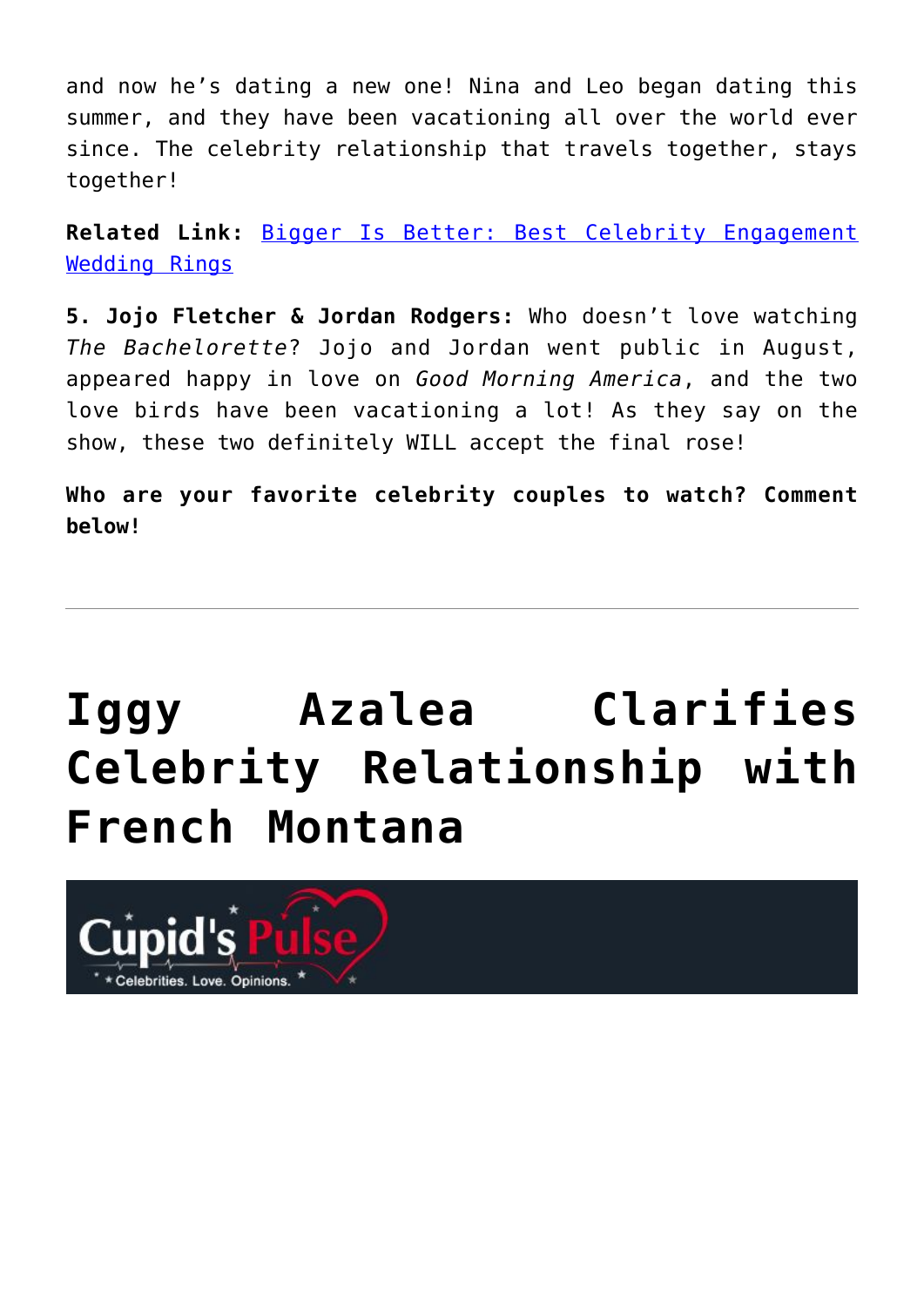

By [Nicole Caico](http://cupidspulse.com/109673/nicole-caico/)

Nothing to see here! After leaving together from [Jennifer](http://cupidspulse.com/86083/jennifer-lopez/) [Lopez's](http://cupidspulse.com/86083/jennifer-lopez/) *All I Have* show at Caesar's Palace, Iggy Azalea and French Montana were rumored to be headed for a [celebrity](http://cupidspulse.com/celebrity-relationships/) [relationship.](http://cupidspulse.com/celebrity-relationships/) According to *[EOnline.com](http://www.eonline.com/news/784084/iggy-azalea-clarifies-her-relationship-with-french-montana)*, Azalea silenced dating rumors after the 2016 Maxim Hot 100 party saying, "No, we're [just] collaborating." So it looks like the rappers are not a [celebrity couple](http://cupidspulse.com/celebrity-relationships/long-term-relationships-flings/) after all.

**Apparently there's no celebrity relationship to be found here. What do you do in the face of relationship rumors involving yourself?**

**Cupid's Advice:**

Rumors spread fast, and it when a relationship rumor involves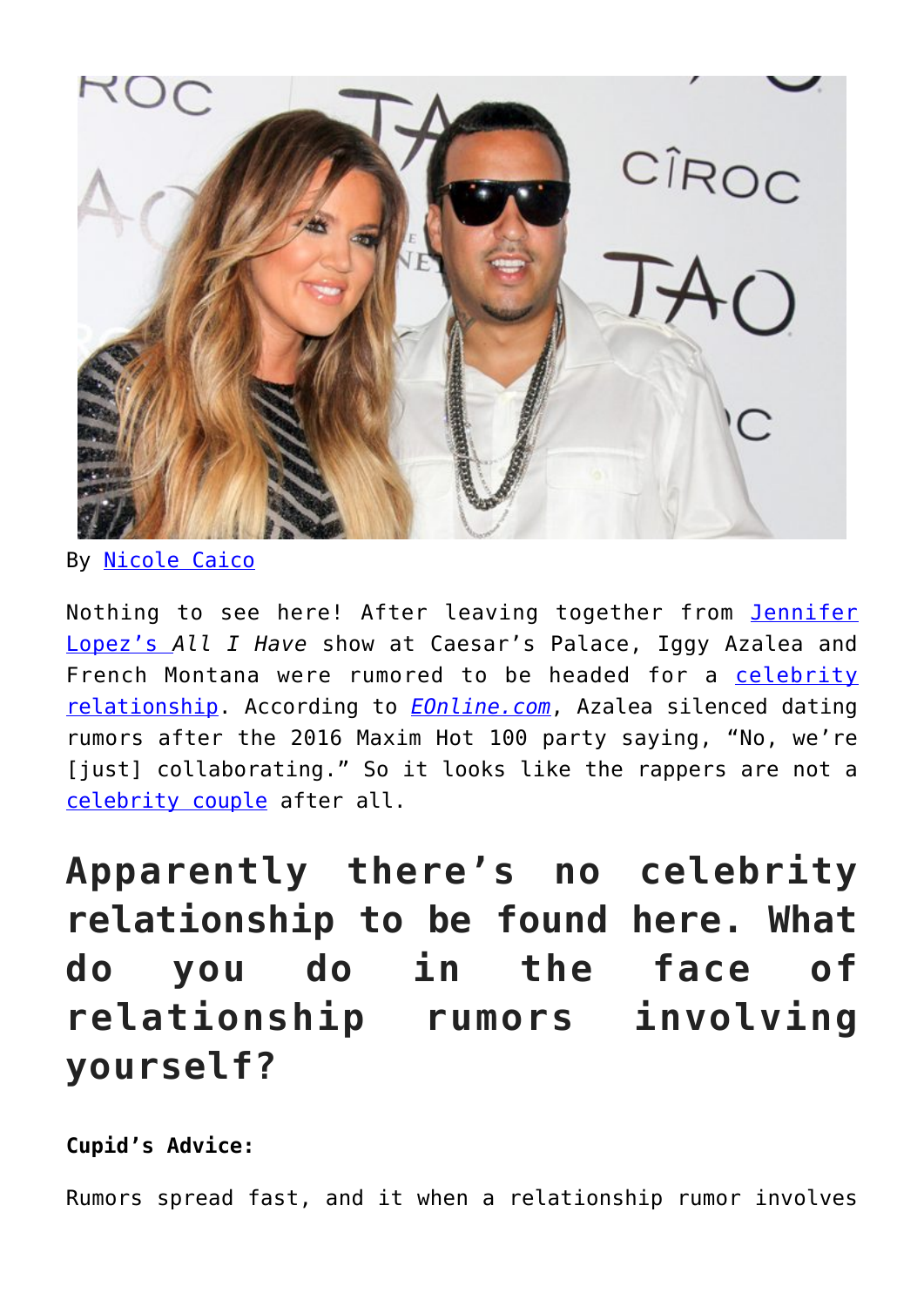you, only you can shut it down. Here's how to end the rumors before things go too far:

**1. Ally:** A relationship rumor has to involve you and at least one other person. The first step to successfully shutting down a relationship rumor without hurting feelings is to contact all parties involved and get on the same page. If each person involved is disseminating the message that there is no real relationship, the rumor should die out rather quickly.

**Related Link:** [Celebrity News: Lindsay Lohan Acts Casual Over](http://cupidspulse.com/112847/celebrity-news-lindsay-lohan-rumors-fiance-egor-tarabasov/) [the Rumors Surrounding Fiancé Egor Tarabasov](http://cupidspulse.com/112847/celebrity-news-lindsay-lohan-rumors-fiance-egor-tarabasov/)

**2. Use your resources:** Giving your most talkative friend all the correct information can almost guarantee that the rumor will get shut down. When people want the gossip, they won't come to you directly; they'll probably chat up your closest friend. Feed your friend the right lines and that information is what people will run with.

**Related Link:** [Celebrity News: 'Bachelorette' Contestant Chase](http://cupidspulse.com/112843/celebrity-news-bachelorette-chase-mcnary-next-bachelor/) [McNary in the Running to Become Next Bachelor](http://cupidspulse.com/112843/celebrity-news-bachelorette-chase-mcnary-next-bachelor/)

**3. Distract from the gossip:** If all people are concerned with is your rumored relationship, give them something else to talk about. Make posts on your social media accounts that are about other bigger and better things you've got going on. Hopefully people will start talking about your new job or most recent vacation instead of the supposed relationship drama.

**How did you react to relationship rumors you were involved in? Comment Below!**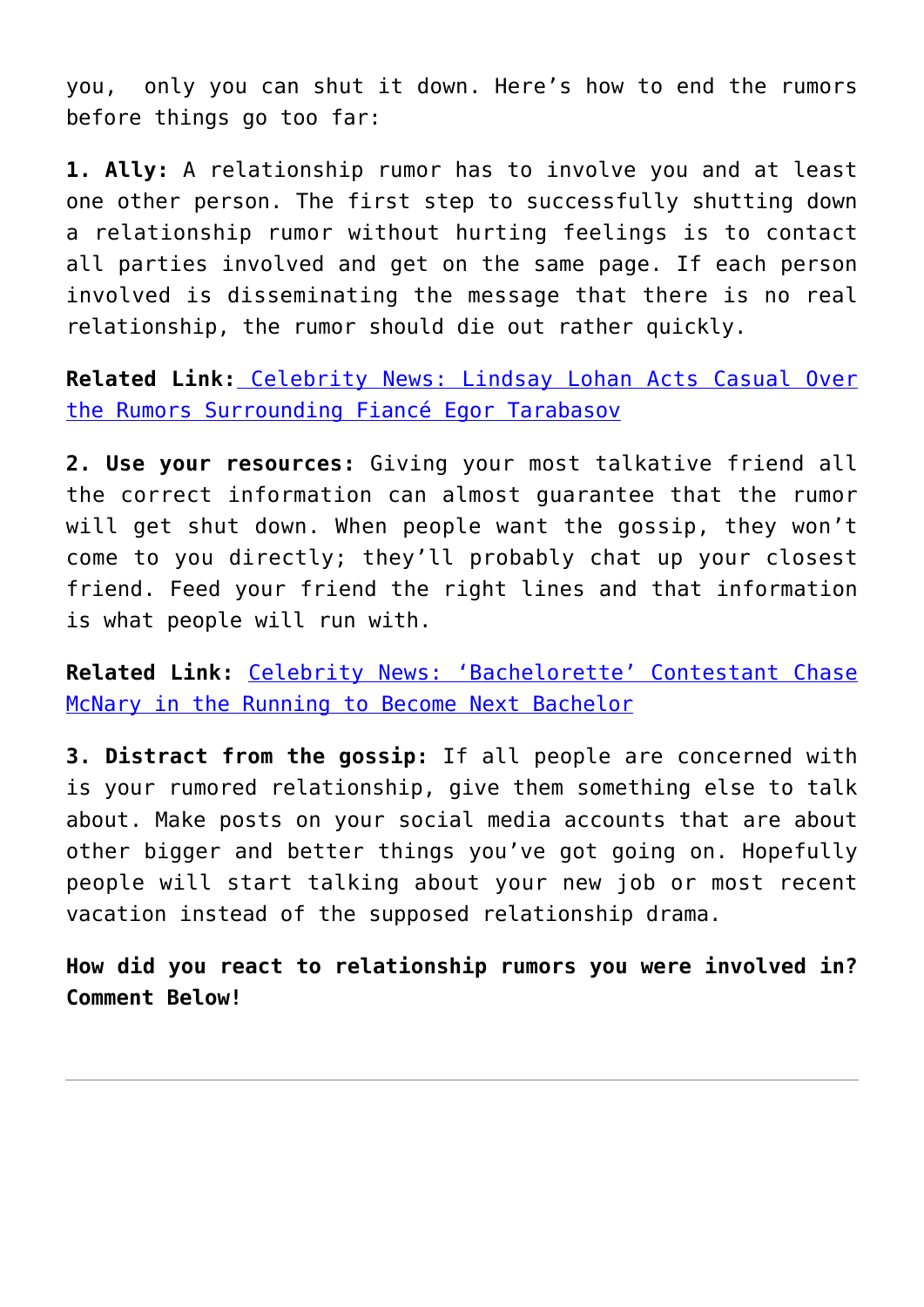# **[New Celebrity Couple? Iggy](https://cupidspulse.com/112605/new-celebrity-couple-iggy-azalea-french-montana-cozy-vegas-club/) [Azalea & French Montana Get](https://cupidspulse.com/112605/new-celebrity-couple-iggy-azalea-french-montana-cozy-vegas-club/) [Cozy at Vegas Club](https://cupidspulse.com/112605/new-celebrity-couple-iggy-azalea-french-montana-cozy-vegas-club/)**



By [Nicole Caico](http://cupidspulse.com/109673/nicole-caico/) 

Rappers Iggy Azalea and French Montana were spotted partying together Saturday night into Sunday morning. Are they possibly a new [celebrity couple](http://cupidspulse.com/celebrity-relationships/long-term-relationships-flings/)? Azalea, who recently ended her [celebrity relationship](http://cupidspulse.com/celebrity-relationships/) and engagement with basketball player, Nick Young, was seen leaving with Montana from the Jewel nightclub at Aria Resort & Casino. According to *[EOnline.com](http://www.eonline.com/news/782317/iggy-azalea-french-montana-get-cozy-and-leave-las-vegas-club-together)*, the two celebs "attended Jennifer Lopez's *All I Have* residency show at Caesar's Palace together" beforehand.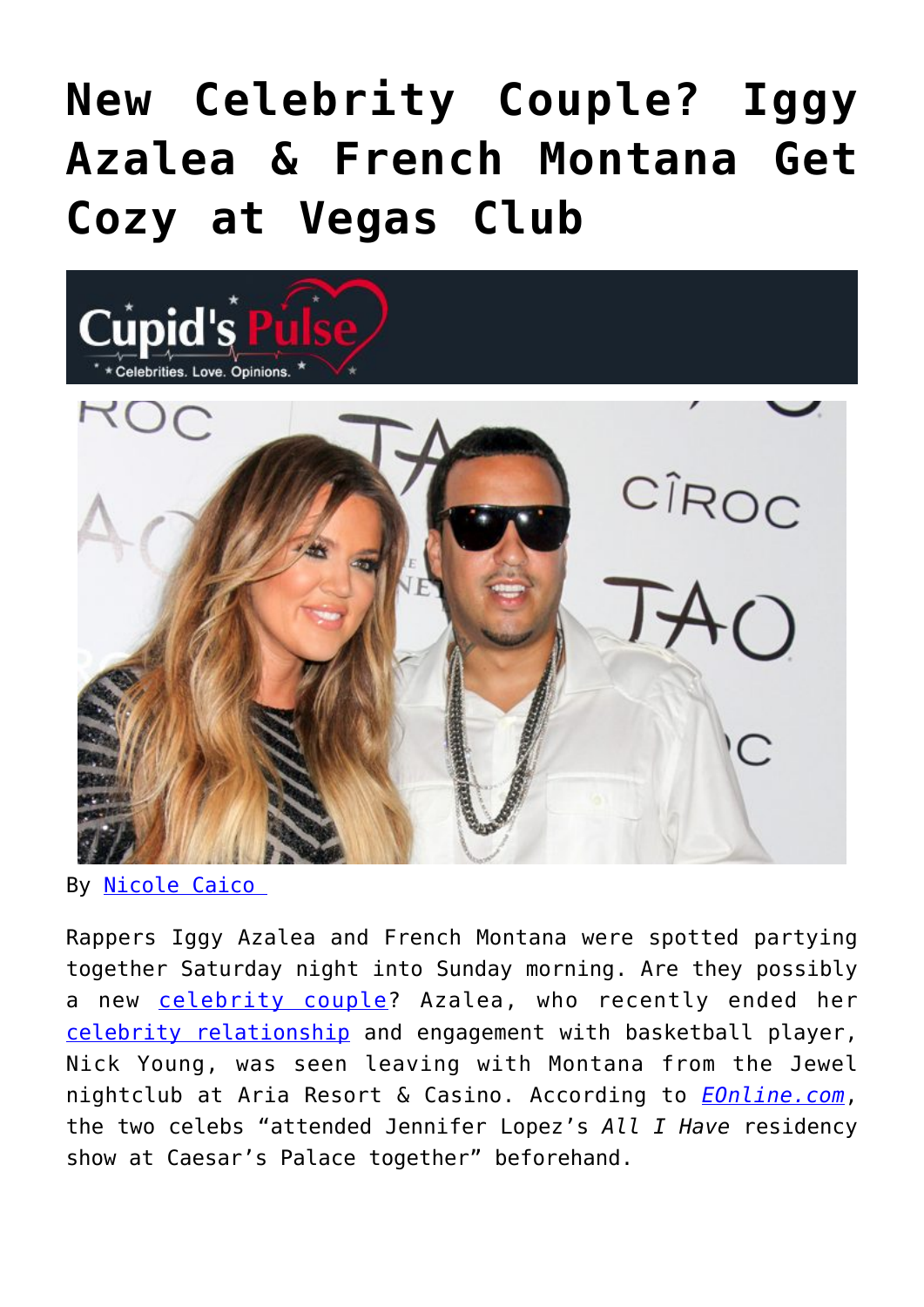### **There may be a new celebrity couple in the works! What are some ways a one night fling can turn into a long-term relationship?**

#### **Cupid's Advice:**

The number of people you know who ended up engaged because of a one night stand might be a very low number, but that doesn't mean a hook-up can't turn into a relationship! Here are some ways to turn your one night fling into an every night fling:

**1. All about the follow up:** Make sure you've got a name and a phone number, and once you, do don't be afraid to use it. Wait a day or two, then text or call your one-night-boo. Let her or he know you had a good time, and make plans to meet up again. If you don't contact your hook-up, there is no way a relationship will form between the two of you.

**Related Link:** [Celebrity Wedding: Miranda Kerr Is Engaged to](http://cupidspulse.com/112543/celebrity-wedding-miranda-kerr-engaged-evan-spiegel/) [Snachat CEO Evan Spiegel](http://cupidspulse.com/112543/celebrity-wedding-miranda-kerr-engaged-evan-spiegel/)

**2. Make your intentions clear:** Ideally this would have been done before the one-night festivities began, but it's never too late to define the hook-up. Let the person know that you may be looking for something long-term. Who knows? Maybe they are, too.

**Related Link:** [Celebrity News: 'Bachelor' Alum Ben Higgins Is](http://cupidspulse.com/112573/celebrity-news-bachelor-alum-ben-higgins-running-office-colorado/) [Running for Office in Colorado](http://cupidspulse.com/112573/celebrity-news-bachelor-alum-ben-higgins-running-office-colorado/)

**3. Play it cool:** If you put yourself out there and the person you hooked up with isn't responding at all, drop it. Coming on too strong after a one night fling could freak the other person out. Give them some time before you get angry.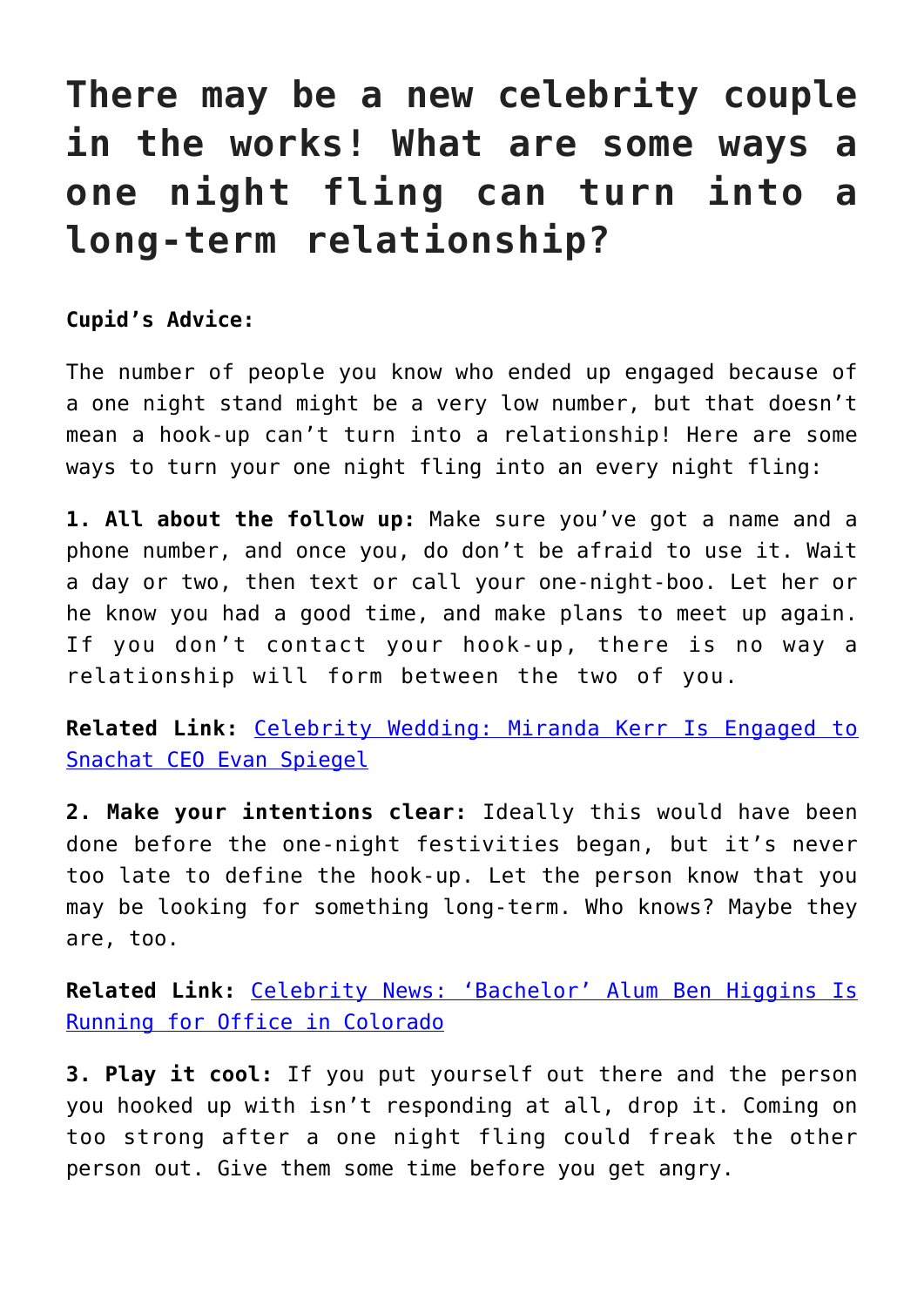**How did your one night fling turn into a long-term relationship? Comment below!**

## **[Celebrity News: French](https://cupidspulse.com/110701/celebrity-news-french-montana-buys-kylie-jenner-roses/) [Montana Buys Kylie Jenner](https://cupidspulse.com/110701/celebrity-news-french-montana-buys-kylie-jenner-roses/) [Roses](https://cupidspulse.com/110701/celebrity-news-french-montana-buys-kylie-jenner-roses/)**



By [Nicole Caico](http://cupidspulse.com/109673/nicole-caico/)

[Kylie Jenner](http://cupidspulse.com/86091/kylie-jenner/) documented part of her night out with rapper French Montana on her Snapchat story recently. Montana joked about Jenner's car choices, and also bought her roses from a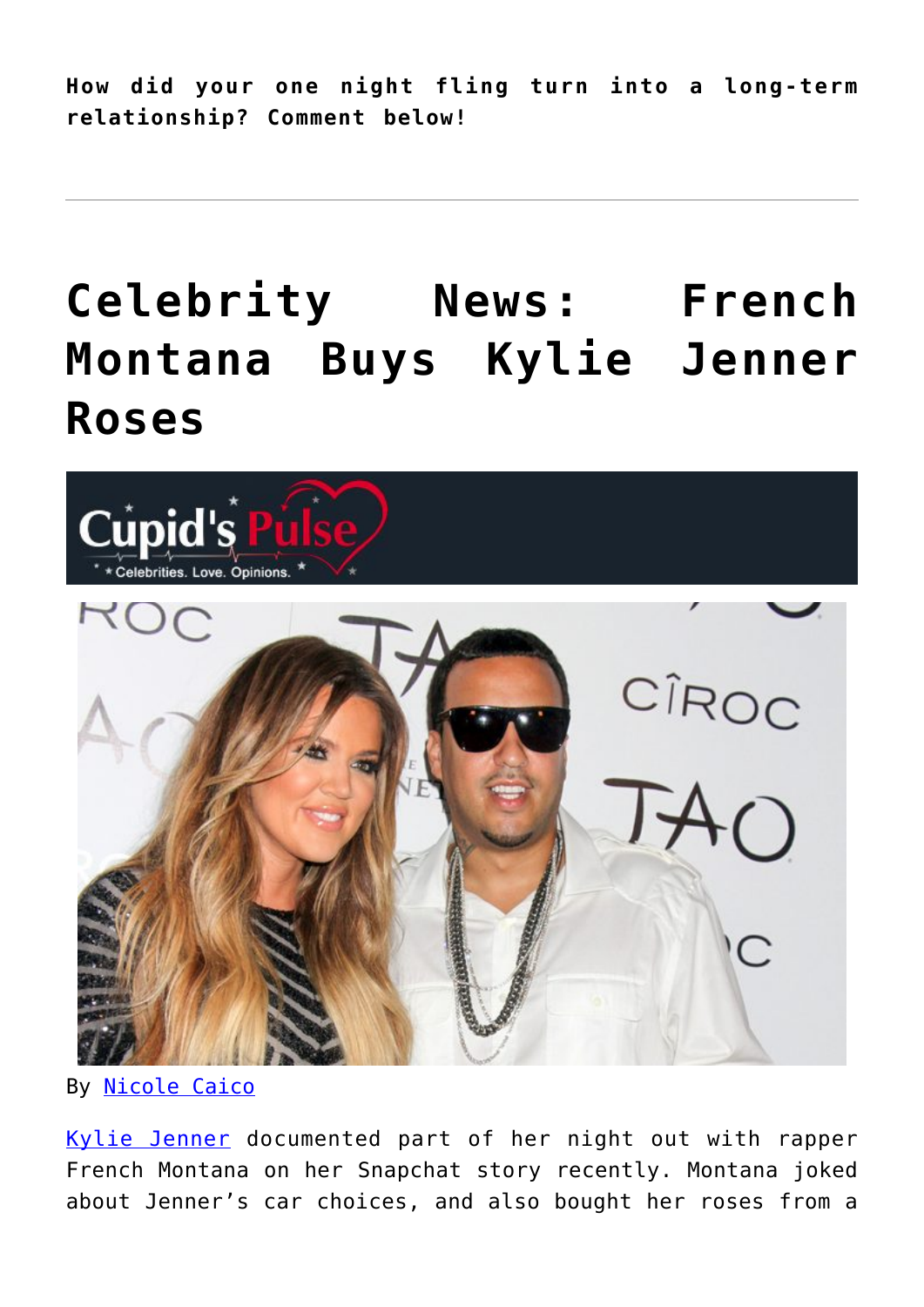street vendor. Montana first made his way into the Jenner/Kardashian circle as the boyfriend and other half of a [celebrity couple](http://cupidspulse.com/celebrity-relationships/long-term-relationships-flings/) with [Khloe Kardashian.](http://cupidspulse.com/87702/khloe-kardashian/) Khloe is currently single and focusing on her [celebrity divorce](http://cupidspulse.com/celebrity-relationships/break-up-divorce/) from Lamar Odom, but Montana is part of the family circle. In the latest episode of *Keeping Up With the Kardashians,* Montana comfortably hangs out with [Scott Disick](http://cupidspulse.com/87712/scott-disick/) in his new house. *[E!](http://www.eonline.com/news/772286/french-montana-buys-kylie-jenner-roses-while-hanging-out-together) [News](http://www.eonline.com/news/772286/french-montana-buys-kylie-jenner-roses-while-hanging-out-together)* reports that Montana doesn't just hang out with Jenner and Disick, but is also friendly with [Kourtney](http://cupidspulse.com/89555/kourtney-kardashian/) and Rob Kardashian.

**This celebrity news has us questioning just who is interested in French Montana! What are some ways to avoid crushing on the same person as your friend or sibling?**

**Cupid's Advice:**

While it doesn't seem that any woman from the Kardashian/Jenner family is currently dating French Montana, never say never. Falling for the ex-flame or current crush of a friend or sibling tends cause issues, but in some cases can't be helped. Before you go falling for the same person as a friend or sibling, think about it:

**1. This relationship will hurt your friend/sibling:** Even when a friend or sibling plays it cool about you crushing on the same person they are or have in the past, they're most likely not okay with it. If you're crushing on the same person, chances are your jealous and competitive sides will be on full display. Think about the importance of your relationship with your friend or sibling, and realize that pursuing this romantic relationship will hurt the relationship you already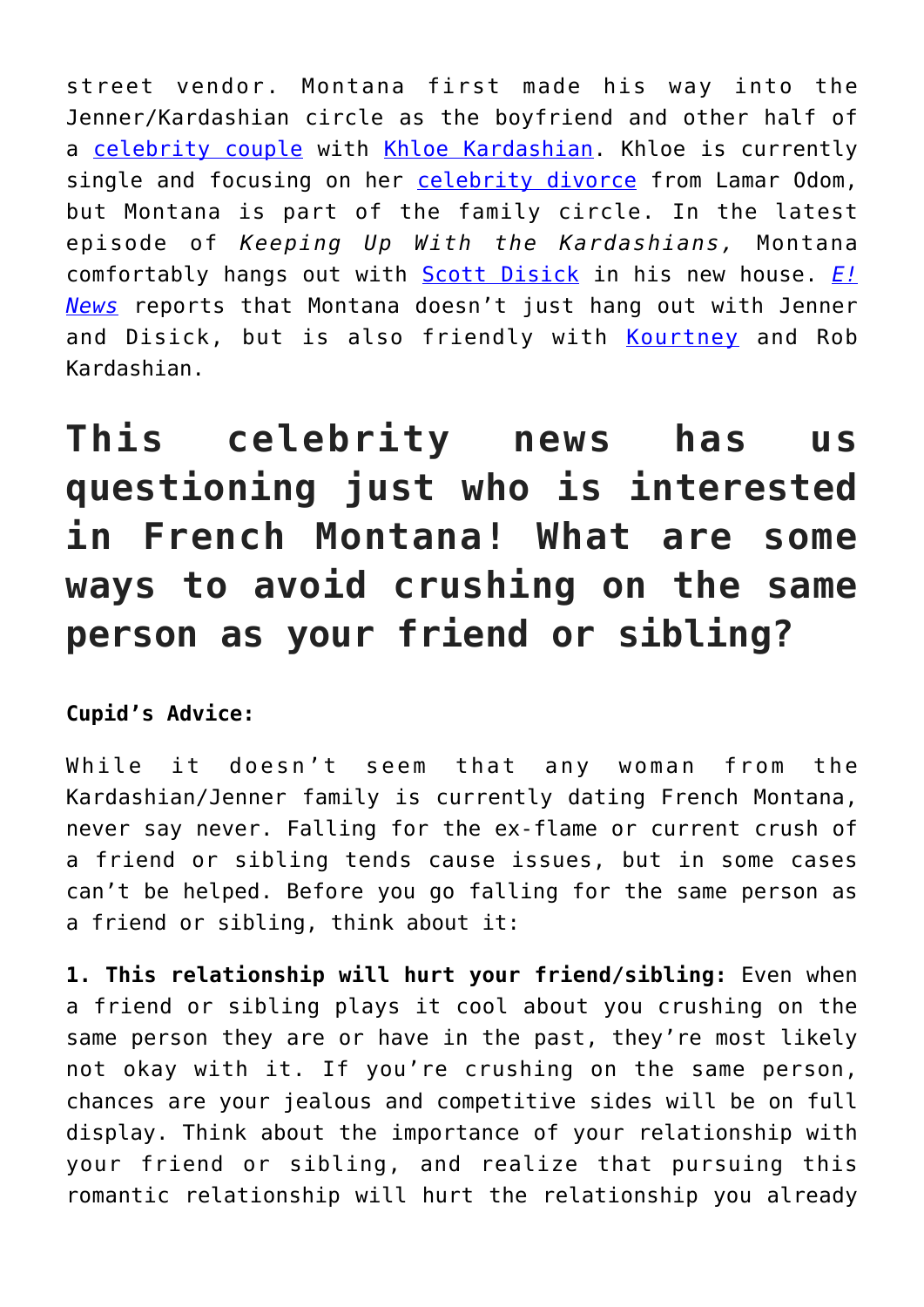have with your them. Chances are the crush isn't worth it.

**Related Link:** [Celebrity Couple News: Gigi Hadid & Zayn Malik](http://cupidspulse.com/110111/celebrity-couple-news-gigi-hadid-zayn-malik-back-together/) [Are Back Together](http://cupidspulse.com/110111/celebrity-couple-news-gigi-hadid-zayn-malik-back-together/)

**2. History repeats itself:** If you're crushing on the ex of a friend or sibling, do some research on the reason they broke up. If the person treated your friend or sibling badly at the end of their relationship, that should warn you to stay away.

**Related Link:** [New Celebrity Couple Kylie Jenner &](http://cupidspulse.com/109505/celebrity-couple-kylie-jenner-partynextdoor-bowling/) [PartyNextDoor Go Bowling](http://cupidspulse.com/109505/celebrity-couple-kylie-jenner-partynextdoor-bowling/)

**3. Girl code:** It can be as simple as this–who saw the person first? If your friend or sibling was crushing first, you should have the courtesy to back out. In situations like this, it's important to be open with your friend or sibling so you're on the same page and can avoid fights.

**How have you avoided or coped with crushing on the same person as a friend or sibling? Comment below!**

**[Celebrity News: Khloe](https://cupidspulse.com/104935/celebrity-news-khloe-kardashian-dinner-ex-french-montana/) [Kardashian Rocks White](https://cupidspulse.com/104935/celebrity-news-khloe-kardashian-dinner-ex-french-montana/) [Jumpsuit at Dinner with Ex](https://cupidspulse.com/104935/celebrity-news-khloe-kardashian-dinner-ex-french-montana/) [French Montana](https://cupidspulse.com/104935/celebrity-news-khloe-kardashian-dinner-ex-french-montana/)**

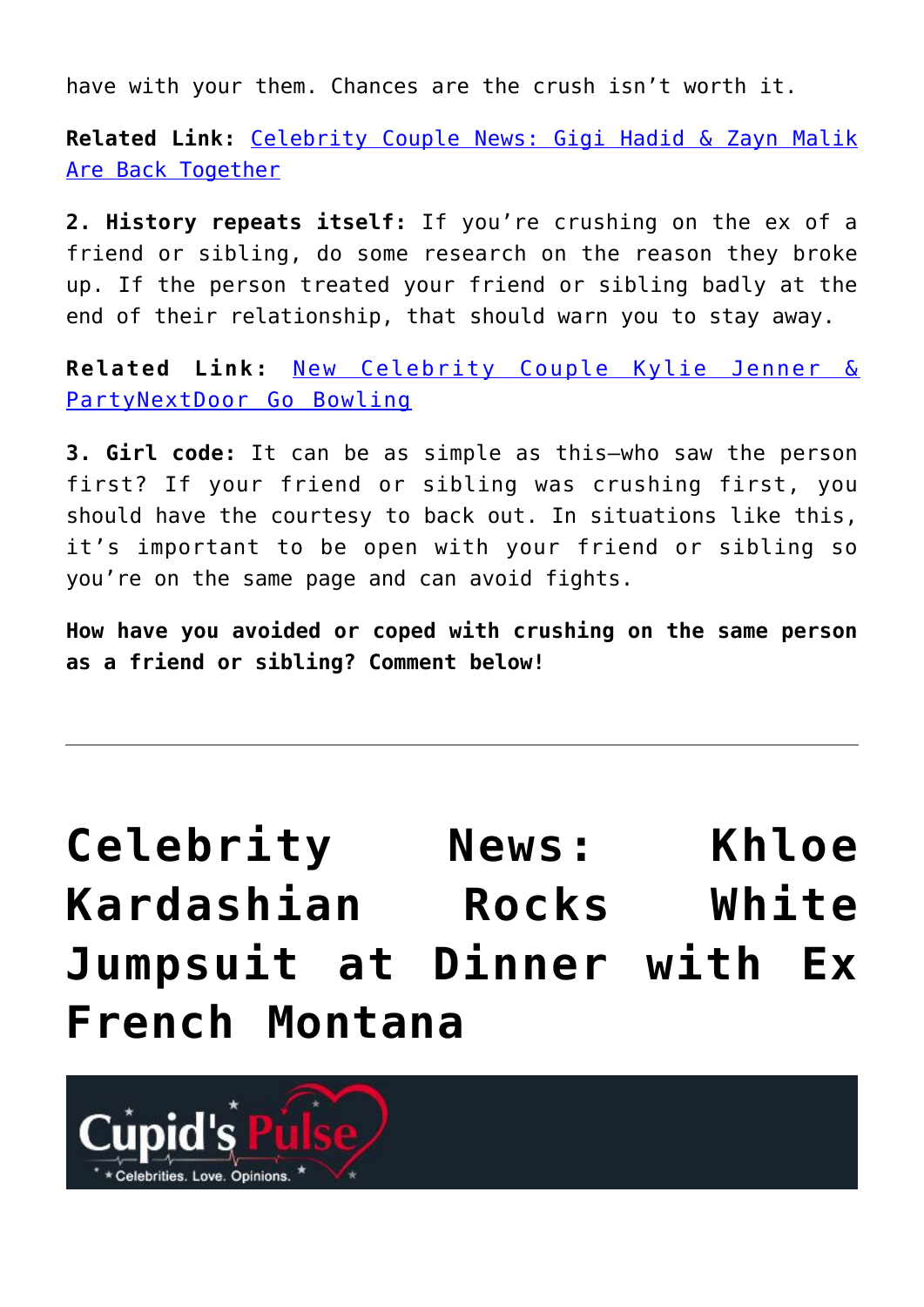

By Jasmine Igwegbe

I guarantee you there are times where your ex will come running back into the picture. In [celebrity news,](http://cupidspulse.com/) according to *[UsMagazine.com](http://www.usmagazine.com/celebrity-style/news/khloe-k-wears-sexy-jumpsuit-for-reunion-with-french-montana-w163847)*, "[Khloe Kardashian](http://cupidspulse.com/87702/khloe-kardashian/) slipped her toned body into a sizzling white jumpsuit for dinner with her ex-boyfriend French Montana at The Nice Guy in West Hollywood on Monday, February 8." Her white jumpsuit was complemented well with her black clutch and Christian Louboutin pumps. Kardashian dated Montana up until the middle of 2015, and it looks like he is back in the picture for 2016. The [former celebrity couple](http://cupidspulse.com/celebrity-relationships/dating-love/) met up the same day Kardashian and recent boyfriend James Harden split up. Is Montana in the picture again for good, or is it just an innocent reunion?

**This celebrity news is pointing to a friendly ex reunion. What are some things to be careful of when**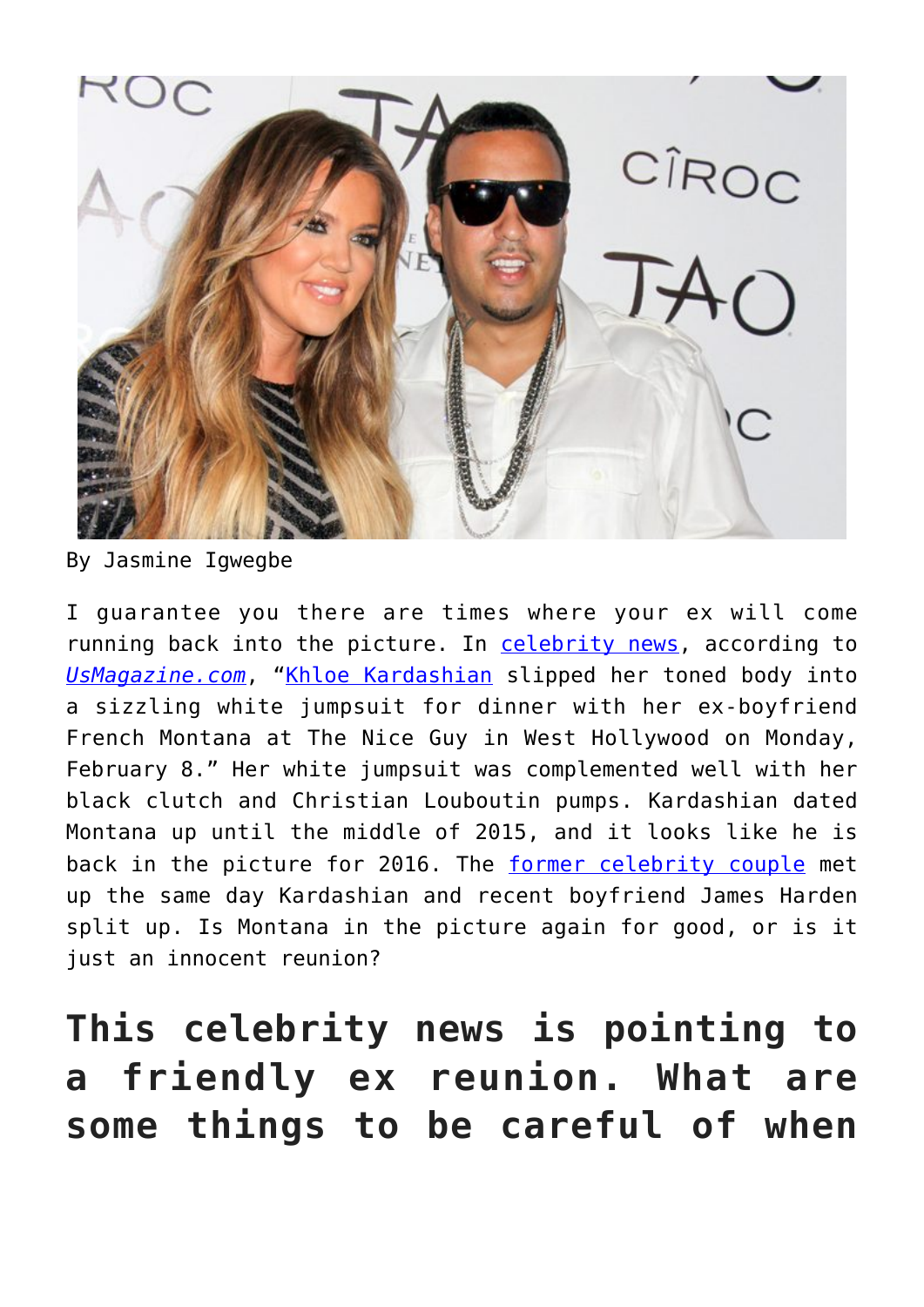### **you reunite with an ex?**

### **Cupid's Advice:**

There is nothing wrong with a friendly reunion with your ex. However, when you reunite with your ex, you should be careful and prevent any disappointments from causing heartbreaks. Cupid has some [dating advice](http://cupidspulse.com/dating/date-ideas/) for you:

**1. Don't let your ego get to you:** There may be a time where you were rejected by your ex and this caused you to have a "never-give-up" attitude on winning them back. Don't try to win them back and prove them wrong! Let your ex go and work on being friends.

**Related Link:** [Are Khloe Kardashian and French Montana Back](http://cupidspulse.com/82815/khloe-kardashian-french-montana-back-together/) [Together?](http://cupidspulse.com/82815/khloe-kardashian-french-montana-back-together/)

**2. Don't think sex is the solution:** If you have sex with your ex, it is not necessarily a sign they want to be with you again. Intimacy can definitely play with your emotions, so it's probably best to stay away from it altogether unless you really decide to give your relationship a go again.

**Related Link:** [Celebrity News: Khloe Kardashian and James](http://cupidspulse.com/101458/celebrity-news-khloe-kardashian-james-harden-hollywood-club-together/) [Harden Hit Hollywood Club Together](http://cupidspulse.com/101458/celebrity-news-khloe-kardashian-james-harden-hollywood-club-together/)

**3. Actions speak louder than words:** No matter how much your ex promises you that they won't hurt you again, don't blindly believe them! Your ex's action determines where the friendship stands, not their words.

**How else can you be careful when you reunite with your ex? Share your ideas with us below!**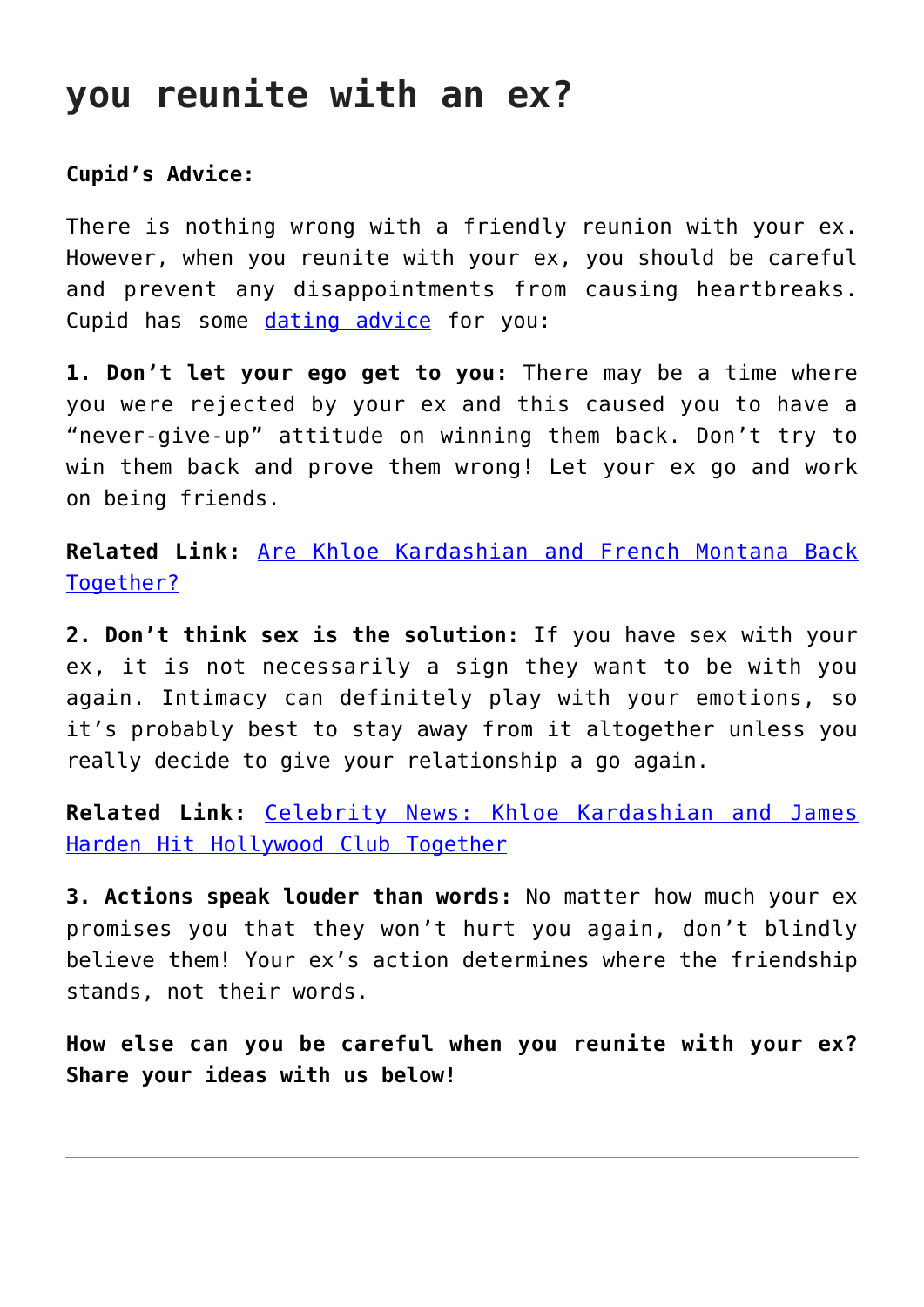# **[Khloe Kardashian Opens Up](https://cupidspulse.com/84600/khloe-kardashian-talks-french-montana-split-lamar-odom/) [About Dating French Montana](https://cupidspulse.com/84600/khloe-kardashian-talks-french-montana-split-lamar-odom/) [After Split from Lamar Odom](https://cupidspulse.com/84600/khloe-kardashian-talks-french-montana-split-lamar-odom/)**



By [Courtney Omernick](http://cupidspulse.com/105759/courtney-omernick/)

Khloe Kardashian is finally speaking out about her split from Lamar Odom and her rebound relationship with French Montana. The reality star admitted she "rushed" into a relationship with Montana after her split with basketball star, according to *[UsMagazine.com](http://www.usmagazine.com/entertainment/news/khloe-kardashian-on-dating-french-montana-after-split-i-was-lonely-20142912)*. She went on to say that the rapper is a good person, but that right now, she needs to mourn the loss of her marriage.

**How do you know if your current relationship is a rebound?**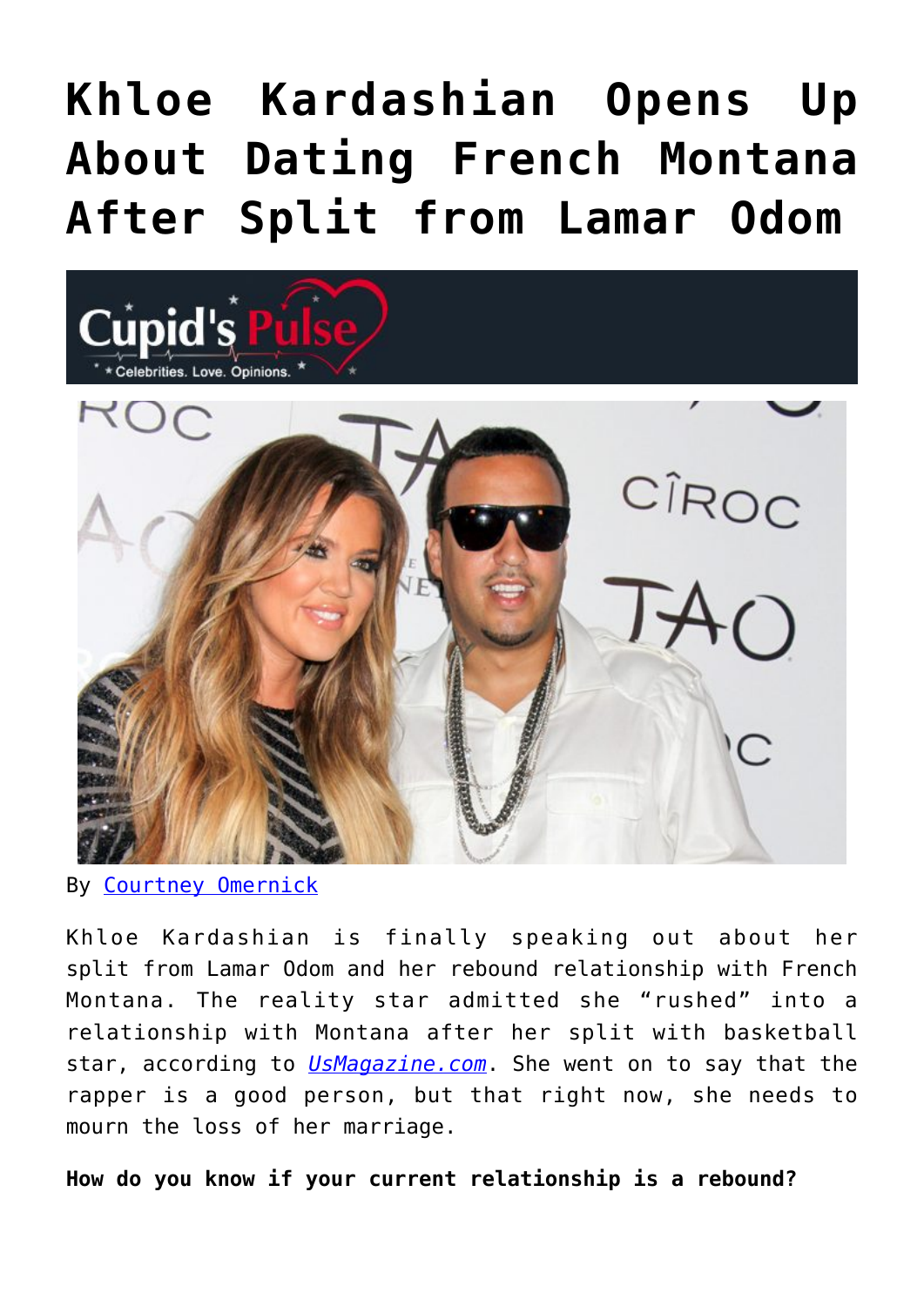### **Cupid's Advice:**

After the end of a relationship, it can be tough to know what to do with yourself, especially if you were with your ex for a long period of time. It can be lonely! That being said, it's important to begin a new relationship for the right reasons and not just so you can have companionship. So how can you tell if you're rebounding? Cupid has some ideas:

**1. You don't care about the other person:** Your new significant other makes you feel great and does all of the right things, for the right reasons, at the right time. Unfortunately, you don't feel a spark, and if they said goodbye tomorrow, it wouldn't be a big deal. If you're only in your current relationship because you like how you're being treated, but you're not interested in reciprocating, think about moving on.

Related Link: **[Is It Ok to Hook Up With Your Ex?](http://cupidspulse.com/84516/hook-up-with-ex/)** 

**2. Your eyes are always open:** You want attention and the assurance that you've still got it. If you're constantly seeking the approval of members of the opposite sex, even though you're in a new relationship, you might not be ready to settle down just yet.

**Related Link:** [Mel B. Speaks Out about Husband Stephen](http://cupidspulse.com/84541/mel-b-husband-alleged-abuse/) [Belafonte's Alleged Abuse](http://cupidspulse.com/84541/mel-b-husband-alleged-abuse/)

**3. You talk about your ex with your new partner…a lot:** To you, it may seem like you're just airing out dirty laundry. In actuality, you're bringing up your ex every chance you get because you still miss them and want their presence in your life somehow.

**How did you know your new relationship was a rebound? Comment below!**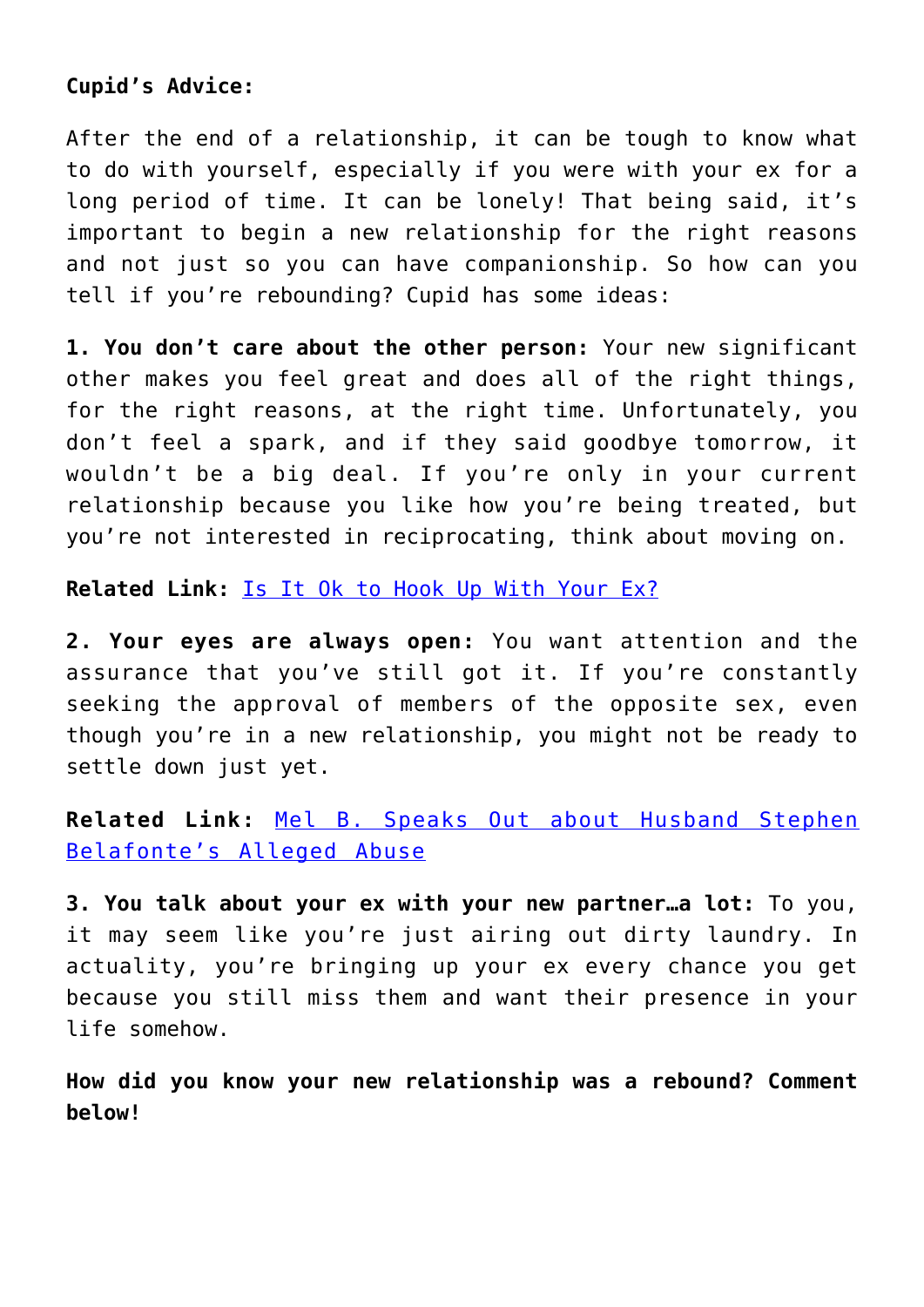# **[Single Khloe Kardashian](https://cupidspulse.com/84090/khloe-kardashian-shares-instagram-post/) [Shares Sad Instagram Post](https://cupidspulse.com/84090/khloe-kardashian-shares-instagram-post/)**



By Maggie Manfredi

The breakup blues! According to *[UsMagazine.com](http://www.usmagazine.com/celebrity-news/news/khloe-kardashian-feels-lonely-missing-french-montana-or-lamar-odom-20141012),* Khloe Kardashian is taking to social media in light of her second split from French Montana. It was also this time last year that Kardashian filed for divorce from Lamar Odom. The *Keeping Up With The Kardashians* star instagrammed a melancholy quote about saying goodbye, making it hard for her followers not to feel her pain. We love you, KoKo!

**What are some ways to conquer loneliness around the holidays?**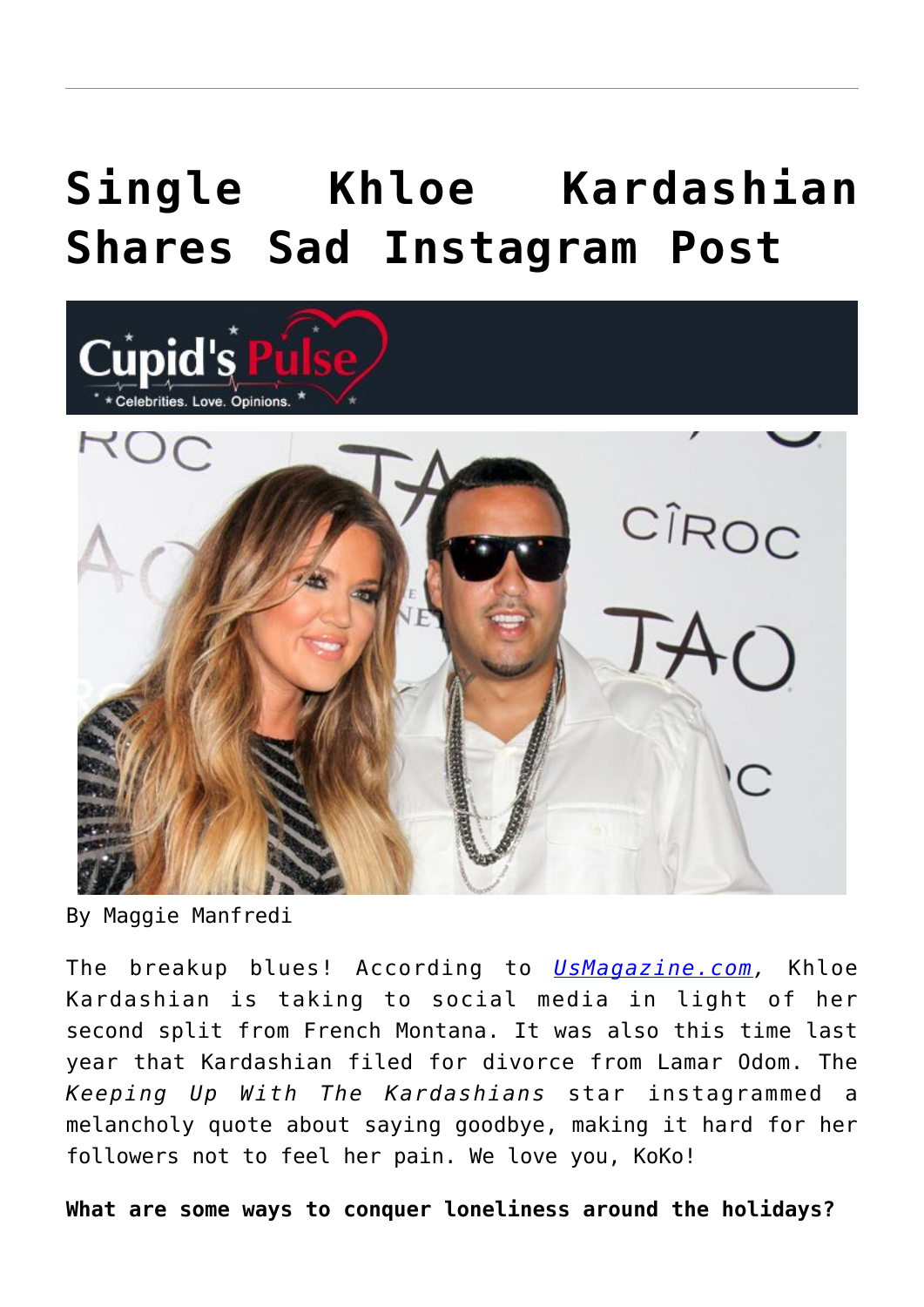### **Cupid's Advice:**

Are you single or away from your loved ones this holiday season? Don't fret! Cupid has some advice on how to still enjoy the most wonderful time of the year:

**1. You better watch out:** If you have ABC Family, you can get so much holiday cheer from one channel! From the the Grinch to Rudolph, solo nights snuggled up on your couch with Chinese food will be filled with classic characters.

**Related:** [Khloe Kardashian and French Montana Split For Second](http://cupidspulse.com/83969/khloe-kardashian-and-french-montana-split-for-second-time/) [Time](http://cupidspulse.com/83969/khloe-kardashian-and-french-montana-split-for-second-time/) 

**2. You better not cry:** Take this opportunity to help those less fortunate than you. Donate to your office's toy drive or dedicate some weekend time to community service to experience some joy in giving back.

**Related:** [Prince Wiliam and Kate Middleton Meet jay-Z and](http://cupidspulse.com/84024/prince-william-kate-middleton-meet-jay-z-beyonce/) [Beyonce](http://cupidspulse.com/84024/prince-william-kate-middleton-meet-jay-z-beyonce/) 

**3. Santa Claus is coming to town:** Even if you are lonely or sad this season, remember to count your blessings. Send out positive vibes instead of perpetuating a Scrooge-like mentality, so that in the future, good things and good people will come your way.

**How do you cope with holiday woes? Share with us below!** 

### **[Khloe Kardashian and French](https://cupidspulse.com/83969/khloe-kardashian-and-french-montana-split-for-second-time/)**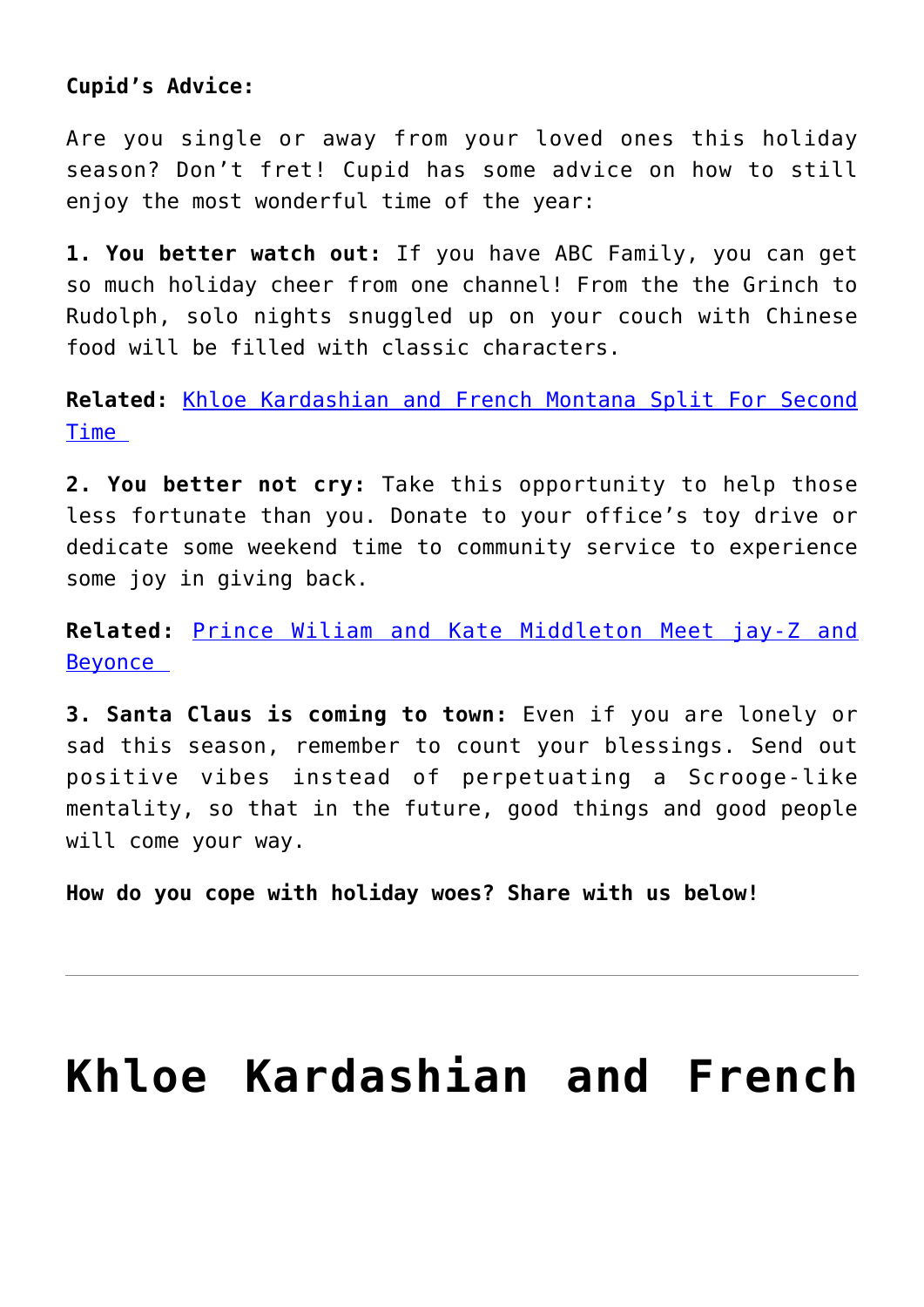## **[Montana Split for Second Time](https://cupidspulse.com/83969/khloe-kardashian-and-french-montana-split-for-second-time/)**





[By Katie Gray](http://cupidspulse.com/105088/katie-gray/)

Reality star Khloe Kardashian and rapper French Montana, have split for the second time. The duo had been dating for eight months. Although the two remain friends, according to *[UsMagazine.com](http://www.usmagazine.com/celebrity-news/news/khloe-kardashian-french-montana-split-for-second-time-details-2014412)*, "That same week, Kardashian told *US* there was 'no bad blood' between the exes. 'I love memories…and I still talk to him.' The feelings are mutual, Montana said Kardashian will be his "baby forever."

**How do you know if you're ready for a serious relationship?**

### **Cupid's Advice:**

**1. Committed:** If you are truly devoted and committed to the person that you're with, then you are ready for it to be a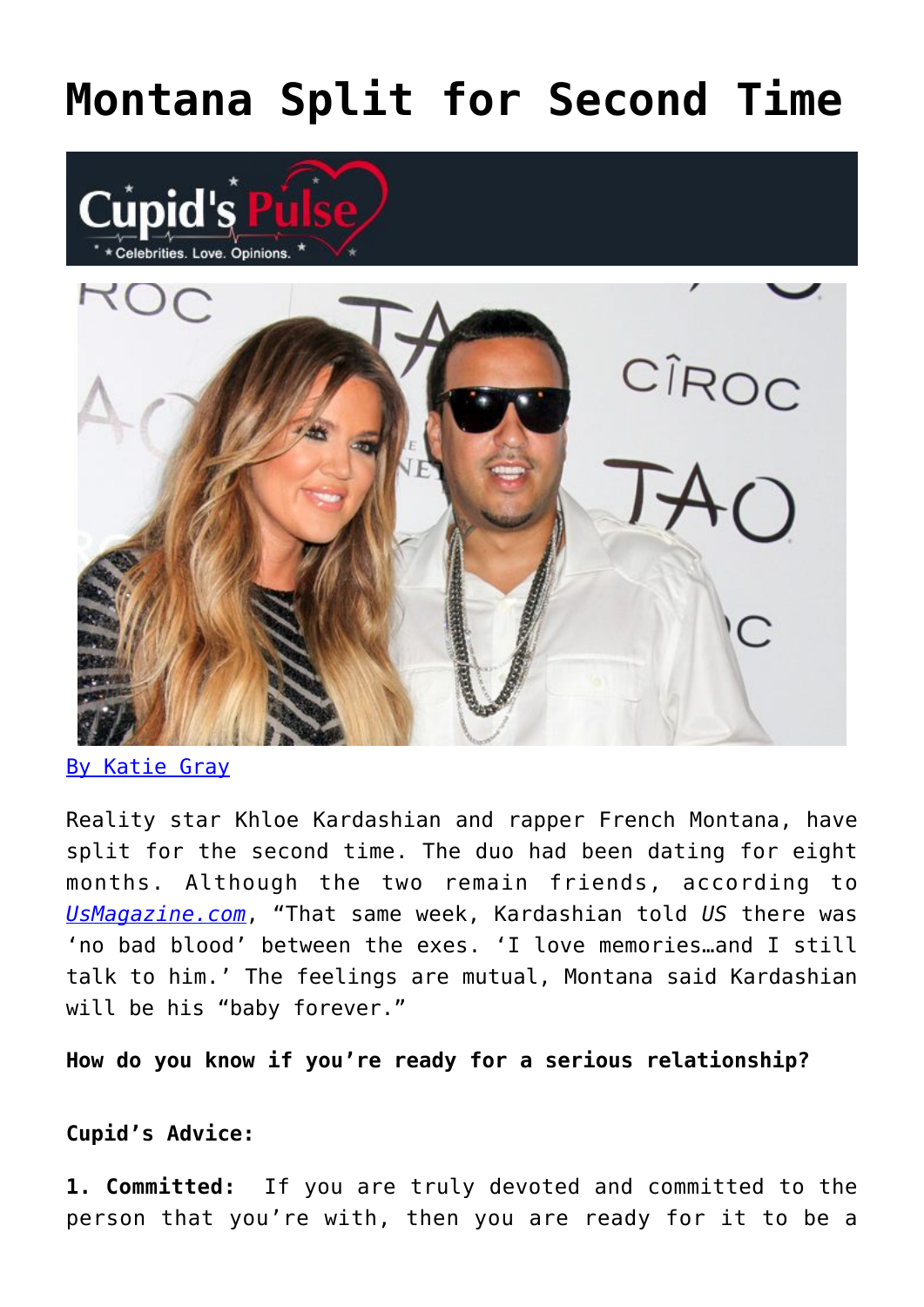serious relationship. If you see yourself staying with them for the rest of your lives, chances are you can take the relationship to the next level. It's one thing to have fun with people, but if you picture yourself with your significant other long terms – it's the real deal!

#### **Related:** [How To Turn A Friendship Into A Relationship](http://cupidspulse.com/76599/friendship-into-a-relationship/)

**2. Secure:** To be in a serious relationship you and your partner each need to be secure with yourselves and with the relationship. When people get insecure and self conscious, they are still working on themselves and need to take care of that before entering a 'serious' relationship. Once both parties involved are comfortable it's okay. When you're completely at ease with your partner and can truly be yourself, you know it can be a serious relationship.

**Related:** [Can You Tell By Social Networks If A Person Is Dating](http://cupidspulse.com/79462/relationship-type-social-network-suzanne-oshima-paige-wyatt-robert-manni/) [Material](http://cupidspulse.com/79462/relationship-type-social-network-suzanne-oshima-paige-wyatt-robert-manni/)

**3. Mature:** To be in a serious relationship, both individuals need to be mature. (For the most part, anyway.) The actions, behaviors and mind sets of the individuals are a very important factor in deciding if it's time to take the relationship to the next level. If both people are on the right track in life, have goals and careers, share the same beliefs and feel ready – it's time to make it a serious relationship.

**What are some ways that you knew you were ready for a serious relationship? Share your thoughts below.**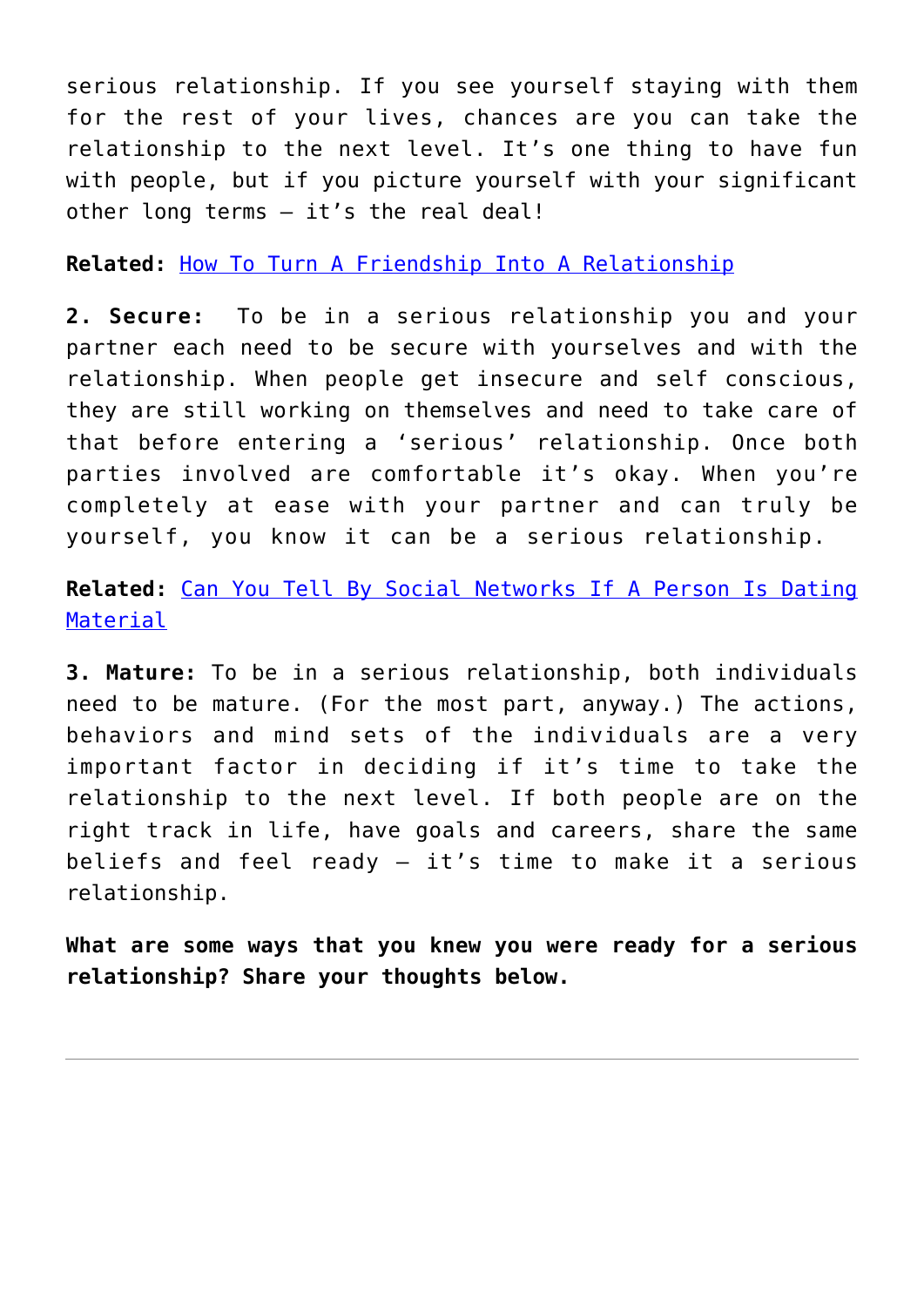# **[Are Khloe Kardashian and](https://cupidspulse.com/82815/khloe-kardashian-french-montana-back-together/) [French Montana Back Together?](https://cupidspulse.com/82815/khloe-kardashian-french-montana-back-together/)**





By Maggie Manfredi

One of our Kardashian favorites seems to be in and out of love. According to *[UsMagazine.com](http://www.usmagazine.com/celebrity-news/news/khloe-kardashian-french-montana-happy-birthday-picture-2014911)* the rapper and reality star have stayed close since their September split. French Montana attended Kendell Jenner's birthday party to celebrate with Khloe and family. French also had a celebration of his own and Khloe wasn't shy about sending him love publicly, saying, "Happy birthday baby boy! In only a short amount of time we have created timeless memories. Happy birthday to a man who genuinely lives life to its fullest. 'What's understood doesn't need to be explained' @frenchmontana I can't wait to celebrate life with you tonight! You deserve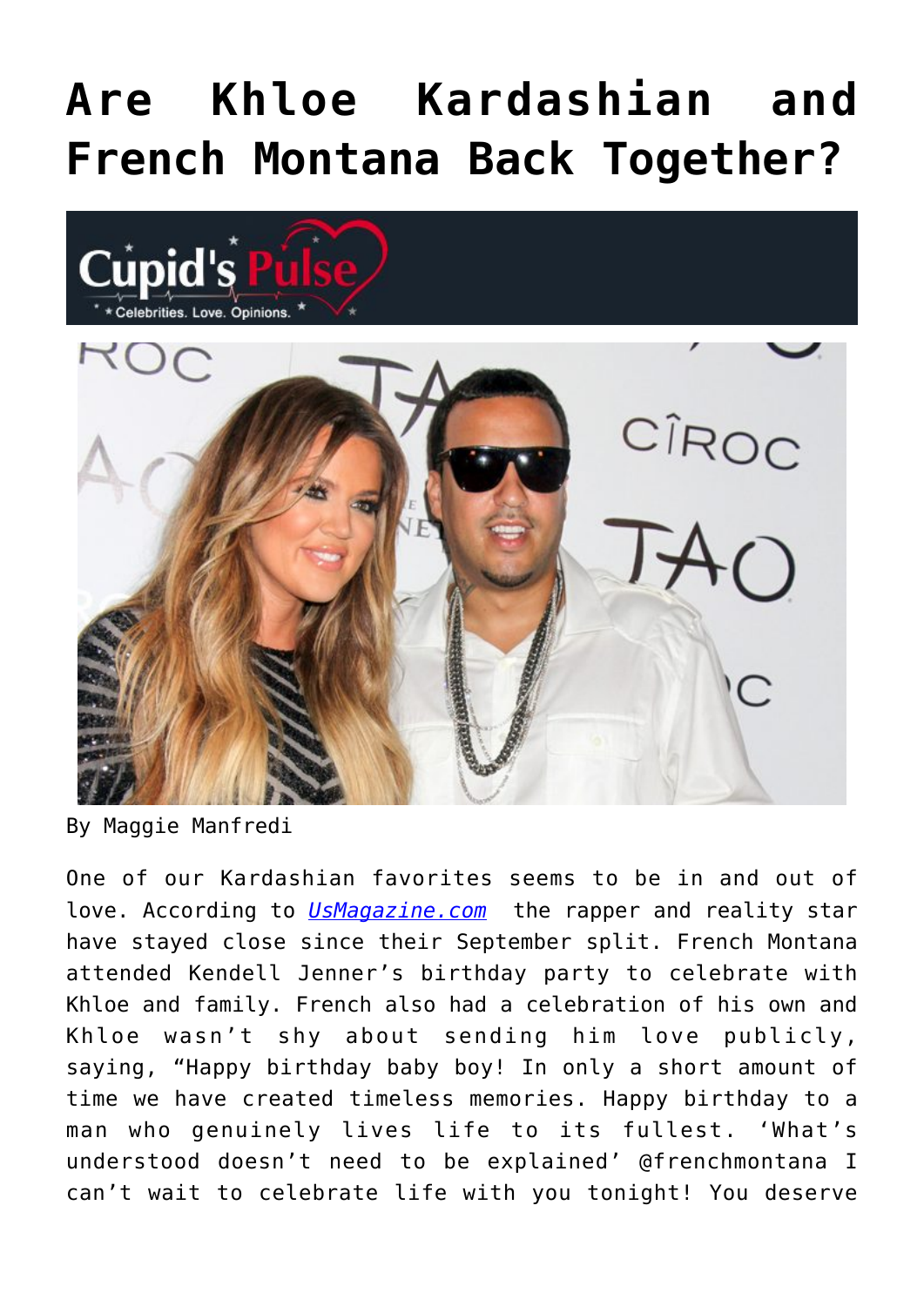#### it!!"

**What are some ways to decide whether to give your ex a second chance?**

### **Cupid's Advice:**

Second chances are a tricky business because most of the time there was a valid reason why the relationship came to an end. But if you want to try again, here is some advice on how to decide:

**1. Review the results:** Although it is good to not dwell on the past, in this particular situation you should go back and remember what went wrong and what went right. From there, determine whether it could work moving forward.

**Related:** [Britney Spears Confirms New Boyfriend](http://cupidspulse.com/82805/britney-spears-confirms-new-boyfriend/) 

**2. Happiness factor:** Ask yourself, "Was I happier with this person than I am now?" This is sometimes easier said than answered, but it will open up a place of honesty within yourself based around your emotional attachment to your ex partner.

**Related:** [Nick Young Reveals He and Iggy Bought a House](http://cupidspulse.com/82737/nick-young-iggy-buy-house-together/) [Together](http://cupidspulse.com/82737/nick-young-iggy-buy-house-together/)

**3. Long term goals:** So, you were happy with this person and your past really wasn't negative, but now you have to think of the future. Do you and your ex share similar goals and dreams for the future (kids, work, location etc.)? Knowing and understanding the differences here will help you decide to go it alone or together moving forward.

**Do you think Khloe and French are forever or fling? Share your thoughts below**!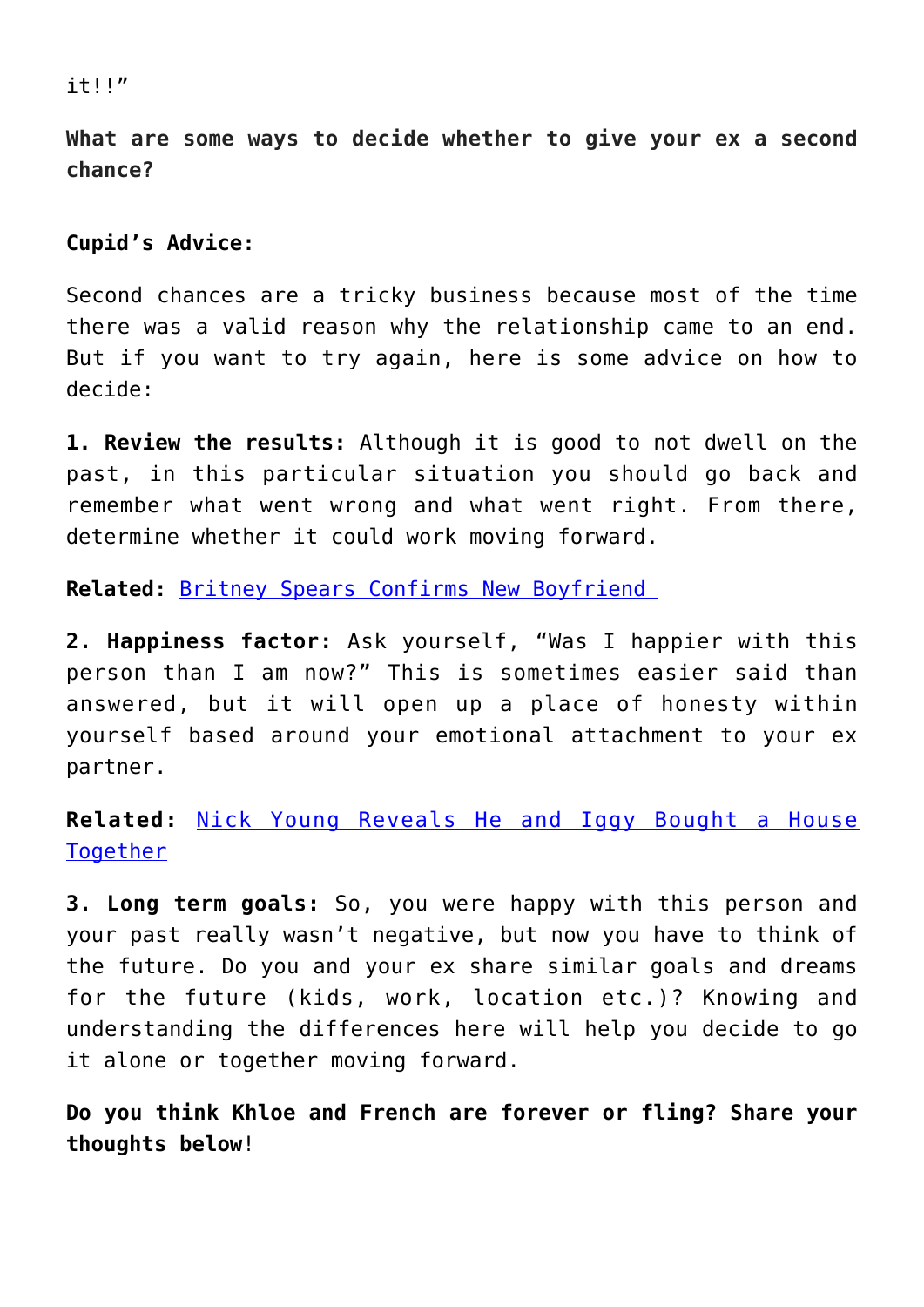## **[Khloe Kardashian Says French](https://cupidspulse.com/80288/khloe-kardashian-french-montana-needy/) [Montana is Too Needy](https://cupidspulse.com/80288/khloe-kardashian-french-montana-needy/)**



By [Sarah Batcheller](http://cupidspulse.com/104594/sarah-batcheller/)

Eight months into what has been somewhat of a controversial relationship, Khloe Kardashian and rapper boyfriend French Montana are taking a break, according to *[UsMagazine.com.](http://www.usmagazine.com/celebrity-news/news/khloe-kardashian-french-montana-on-a-break-he-was-needy-2014109)* Montana was previously scrutinized by Khloe's family and fans when he admitted he was capitalizing on all the attention he began to receive when he started dating the youngest of the Kardashian princesses. Now, he is apparently behaving in too much of a needy and dependent fashion, as Khloe has decided to take a breather from their intense relationship.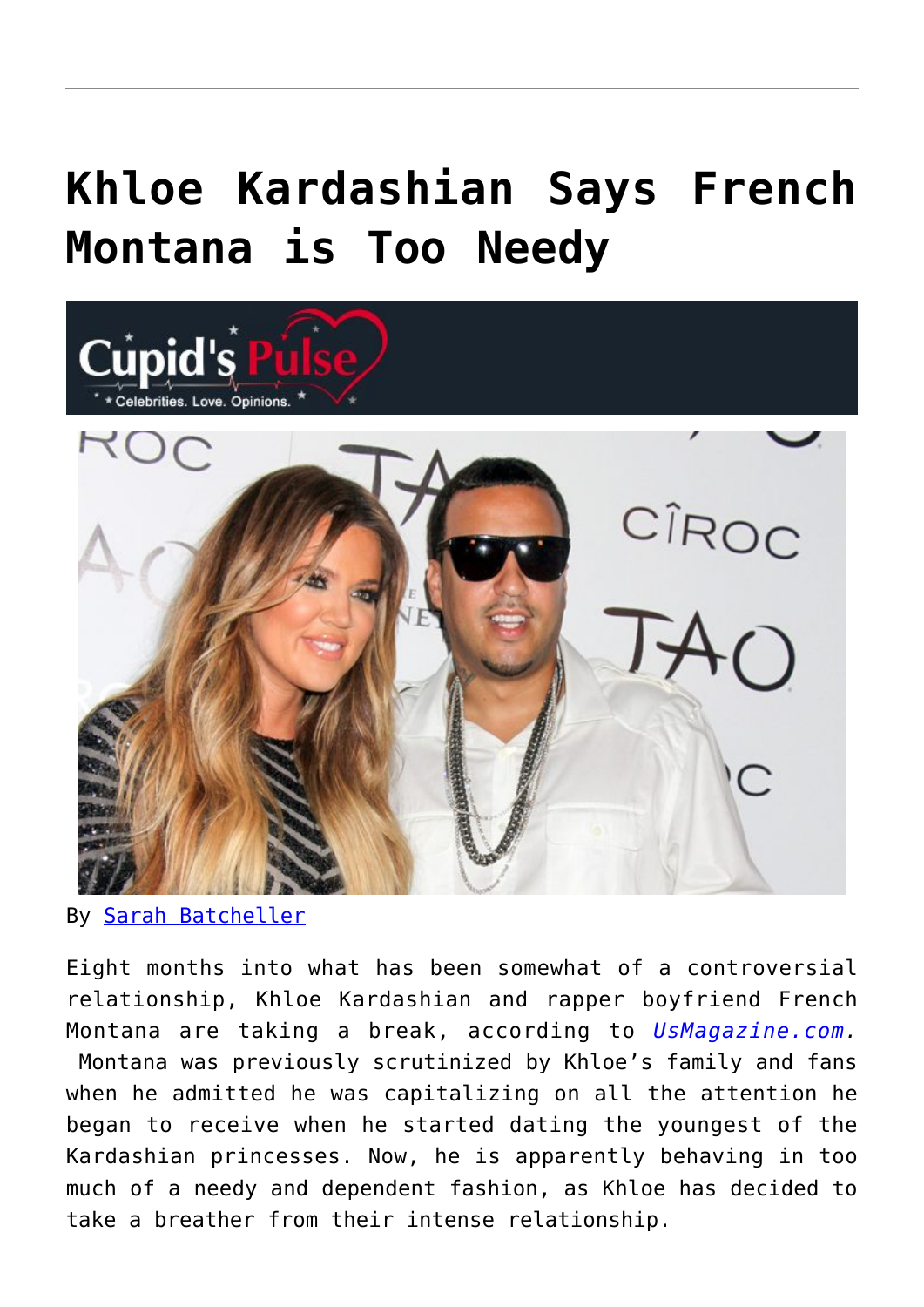**How do you know when you need to step back from a relationship?**

### **Cupid's Advice:**

**1. You've been having the same arguments repeatedly:** If you and your boo are continuously arguing over the same topics, it may be time to clear your head, and find out if these arguments are even worth having. If you're always entangled in the same issue, you probably don't even know where your feelings and/or opinions stand anymore, so you definitely benefit from some "me time". That way, you can step back into the relationship with a reinvigorated sense of self, and determine whether or not your love is worth fighting for.

**Related:** [Dating Deal Breakers](http://cupidspulse.com/56233/dating-deal-breakers-david-wygant/)

**2. You never have time for the rest of your loved ones:** If your partner is constantly nagging and guilt-tripping you into seeing them, and you're sick of not spending time with anyone but them, you may need to give them a reality check by asking to not spend time together for a while. It's unhealthy to not spend quality time with family and friends, especially when the cause is that you're being choked to death by your significant other. If you're losing the rest of your life over a relationship, re-examine your priorities.

**Related:** [How to Move On After Heartbreak](http://cupidspulse.com/73396/how-to-move-on-after-heartbreak-david-wygant/)

**3. Your lover never has time for YOU:** We are all all-toofamiliar with the agonizing pain of staring at a phone screen with an unanswered text, or going two weeks without going on a date with your partner. If you feel you're not getting the time with them that you deserve, you may want to take a break to see what it's like to not expect anything from them. This way, you may either realize that you both just have busy schedules you need to manage, or that you don't matter to them much after all. Either way, only some time to yourself will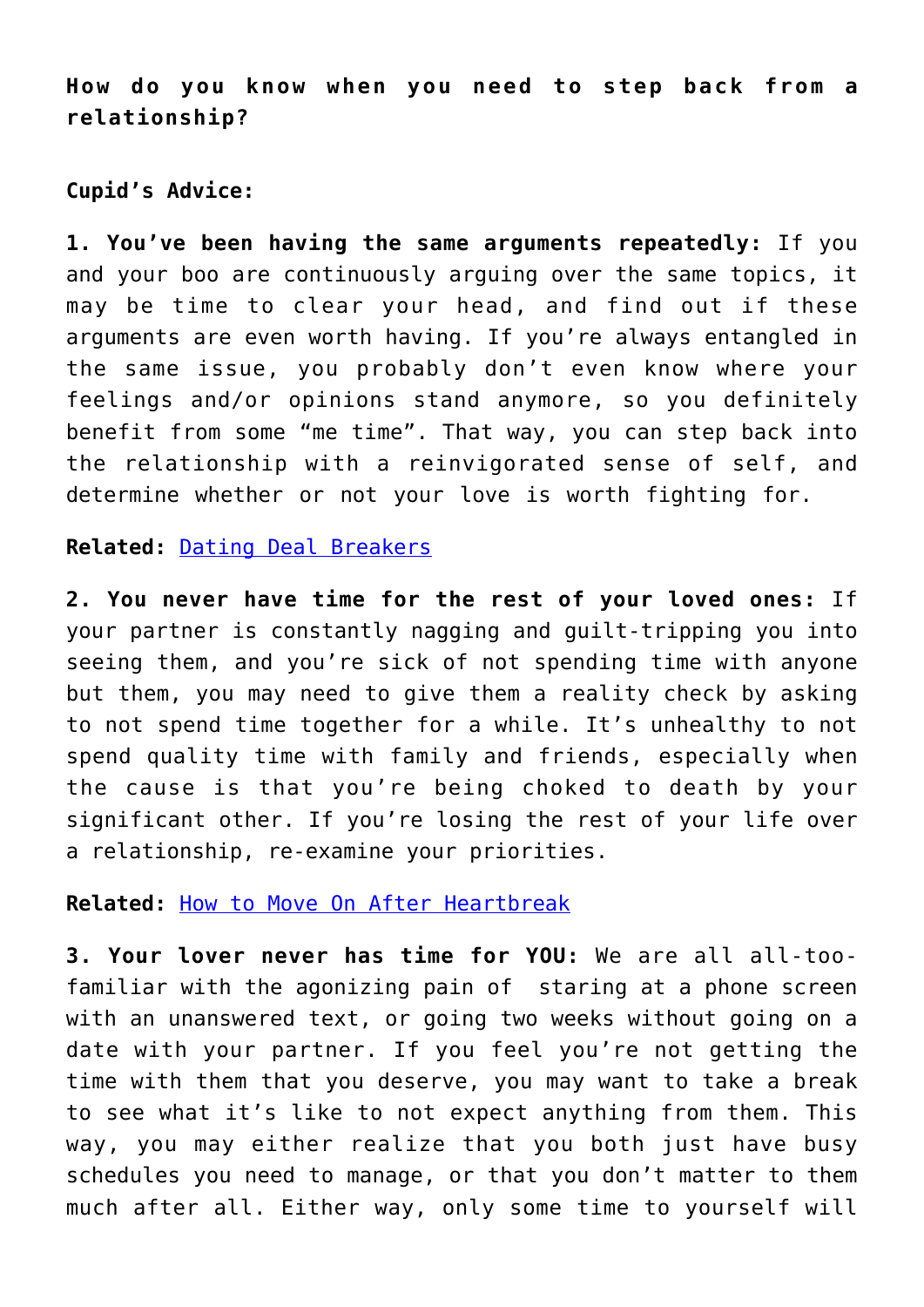provide you with the clarity you need.

**What are some other tell-tale signs it's time to step back from your relationship? Share your comments below.**

# **[Khloe Kardashian Responds to](https://cupidspulse.com/79404/khloe-kardashian-responds-to-french-montanas-fame-comments/) [French Montana's Fame](https://cupidspulse.com/79404/khloe-kardashian-responds-to-french-montanas-fame-comments/) [Comments](https://cupidspulse.com/79404/khloe-kardashian-responds-to-french-montanas-fame-comments/)**



By [Jessica DeRubbo](http://cupidspulse.com/104599/jessica-derubbo/)

Khloe Kardashian is on the defense! After an interview with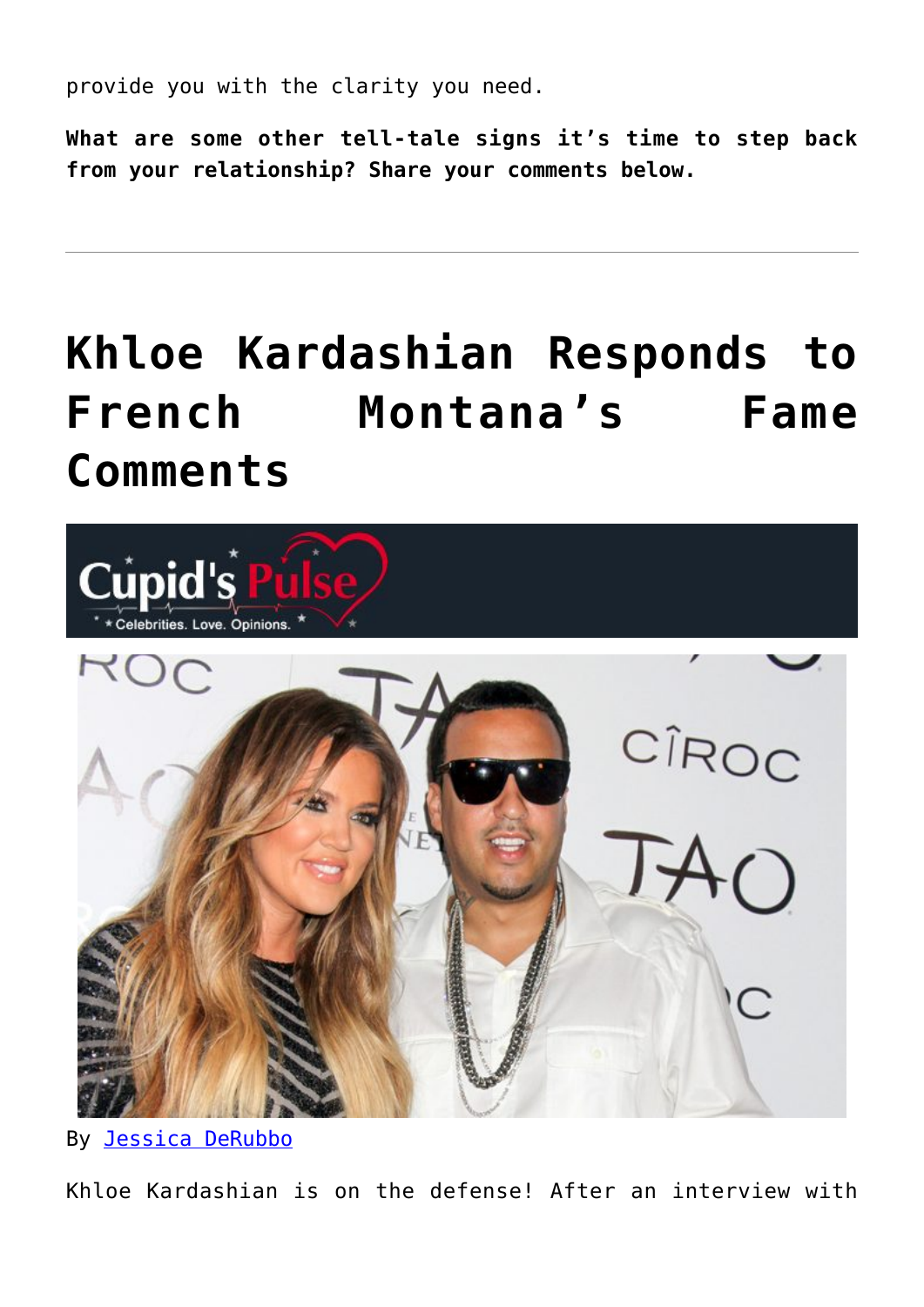boyfriend French Montana was released on Friday, outraged fans have been stirring up controversy surrounding Montana's claim that he's capitalizing on Khloe's fame. According to *[UsMagazine.com](http://www.usmagazine.com/celebrity-news/news/khloe-kardashian-responds-french-montana-capitalizing-fame-2014178)*, he's quoted as saying, "I want to capitalize on it. I'll get a fan base from everywhere. I just hope I'll be able to connect with everything that's going on." Khloe's response via Twitter? "It's amusing to me that Y'all think I don't see it. I was the first one to see it. I just don't care."

**How do you know if your partner is in a relationship with you for the right reasons?**

#### **Cupid's Advice:**

There's nothing worse than learning that your partner is with you for a reason outside of genuine respect and interest. Cupid has some tell-tale signs that your partner may not be sincere:

**1. They don't listen and ask questions:** If your partner doesn't seem interested in hearing about your day or listening to your opinions on things happening in the world, then you may want to think twice.

**Related:** [Khloe Kardashian and French Montana Go Public As a](http://cupidspulse.com/khloe-kardashian-french-montana-public-relationship/) **[Couple](http://cupidspulse.com/khloe-kardashian-french-montana-public-relationship/)** 

**2. They're always looking for credit:** When your partner does something nice for you, he/she shouldn't be looking for credit after the fact. If it seems that your mate is always looking for a pat on the back after he does something for you, it's best to find out why.

**Related:** [Single Khloe Kardashian Shares Sad Instagram Post](http://cupidspulse.com/84090/khloe-kardashian-shares-instagram-post/)

**3. You catch them in lies frequently:** It would be tough to find someone who has never told a lie, but if you catch your partner being dishonest about things more than occasionally,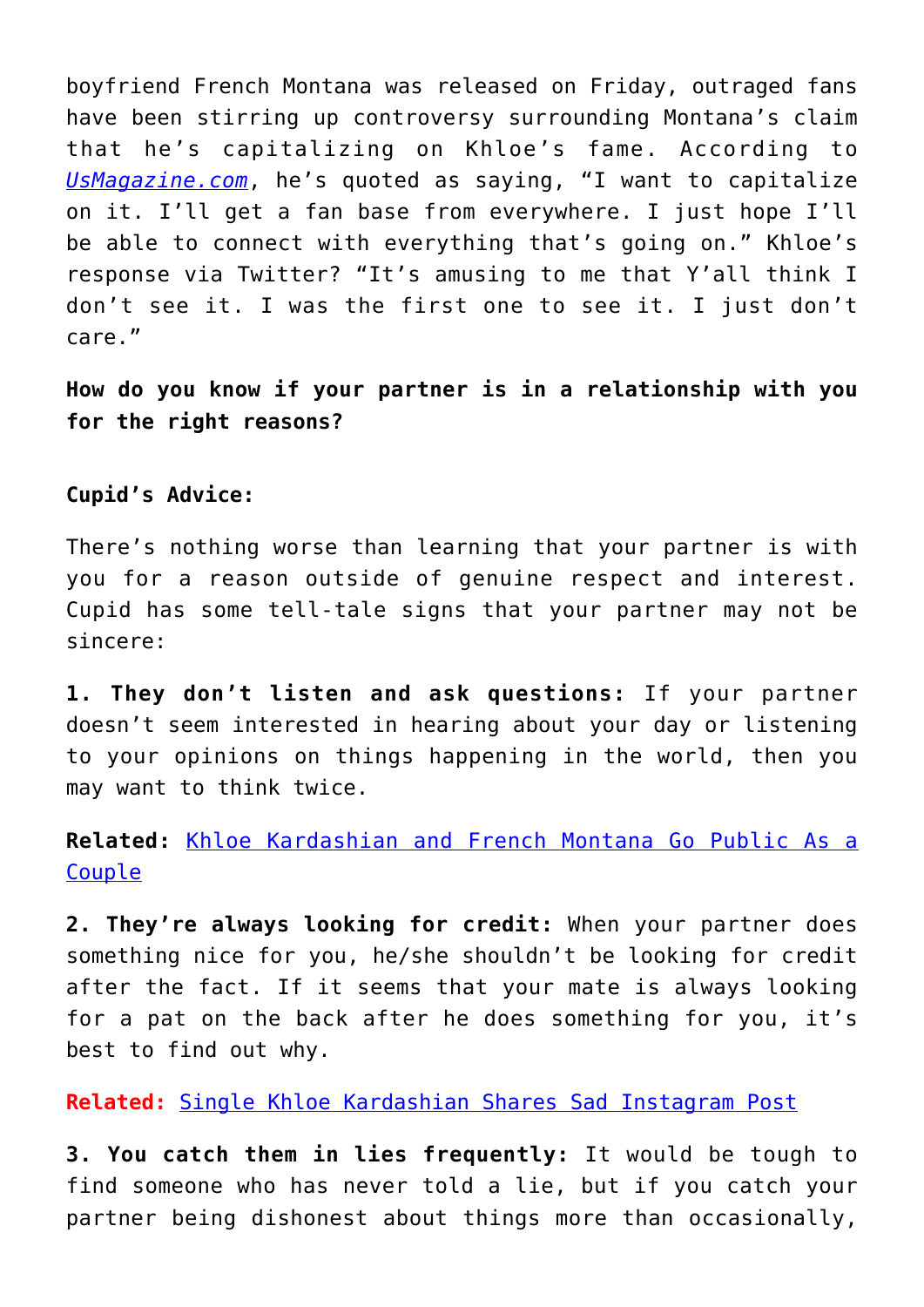he/she may not be sincere about your relationship.

**What are some other signs your partner may have ulterior motives?**

# **[Khloe Kardashian and French](https://cupidspulse.com/73650/khloe-kardashian-french-montana-public-relationship/) [Montana Go Public with New](https://cupidspulse.com/73650/khloe-kardashian-french-montana-public-relationship/) [Relationship](https://cupidspulse.com/73650/khloe-kardashian-french-montana-public-relationship/)**



By Louisa Gonzales

Khloe Kardashian and French Montana officially make their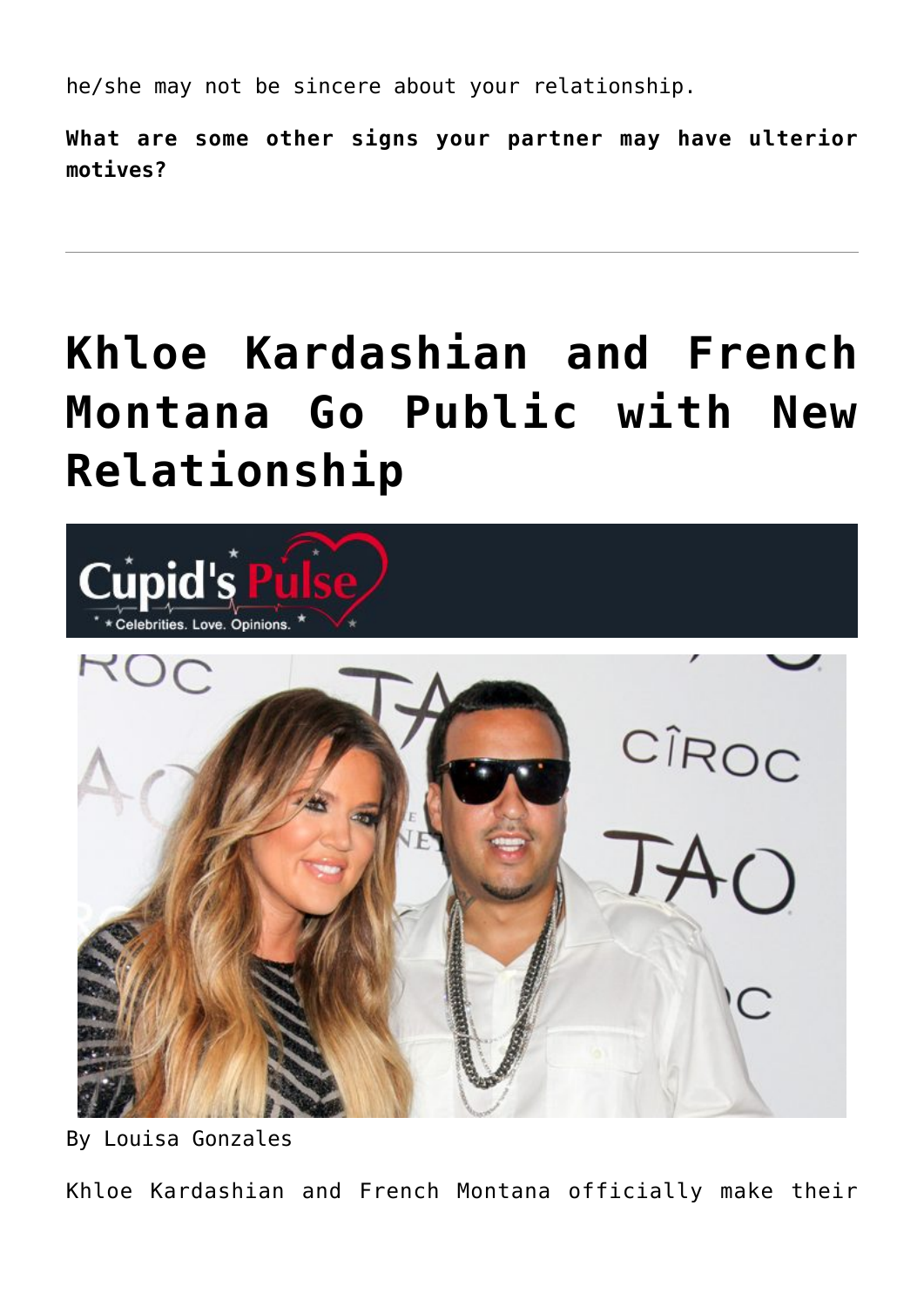public debut as a couple! According to *[UsMagazine.com](http://www.usmagazine.com/celebrity-news/news/khloe-kardashian-boyfriend-french-montana-date-picture-2014204)*, the duo spotted out in public together on Friday, April 18 at the Lobster House for lunch. The rapper, who has 4-year-old son, Kruz, with his ex-wife Deen Kharbouch made sure to keep close to the TV starlet, while they indulged in some lunch, but showed minimal PDA. Reportedly the pair started dating following The *Keeping Up With The Kardashians* star, divorce filings from Lamar Odom. Even though the lovebirds seem to be both moving forward with each other, not everyone approves of their union, including Khloe's mother Kris Jenner according to sources.

**How do you know when to debut your relationship to family and friends?**

### **Cupid's Advice:**

Romantic relationship can be tricky things because they are constantly evolving and changing. It can be hard sometimes to tell the people closest to you when you're seeing someone new, especially when you want them to approve and like the person you're with. Cupid has some advice on how you can know when to debut your relationship to family and friends:

**1. You're in a good place:** When you feel like shouting your love from the rooftops, that's when you know you're ready to reveal your couple status. When you're happy in your relationship and feel secure, it means you have a good thing going with each other . It's important for you to feel in a good place in your relationship before you say anything because it will make it easier for you and the people you care about.

**Related:** [New Couple? Khloe Kardashian Parties with French](http://cupidspulse.com/new-couple-khloe-kardashian-french-montana/) [Montana](http://cupidspulse.com/new-couple-khloe-kardashian-french-montana/)

**2. Your both on the same page:** Every relationship has it's own significance or meaning to a person. For couples to work they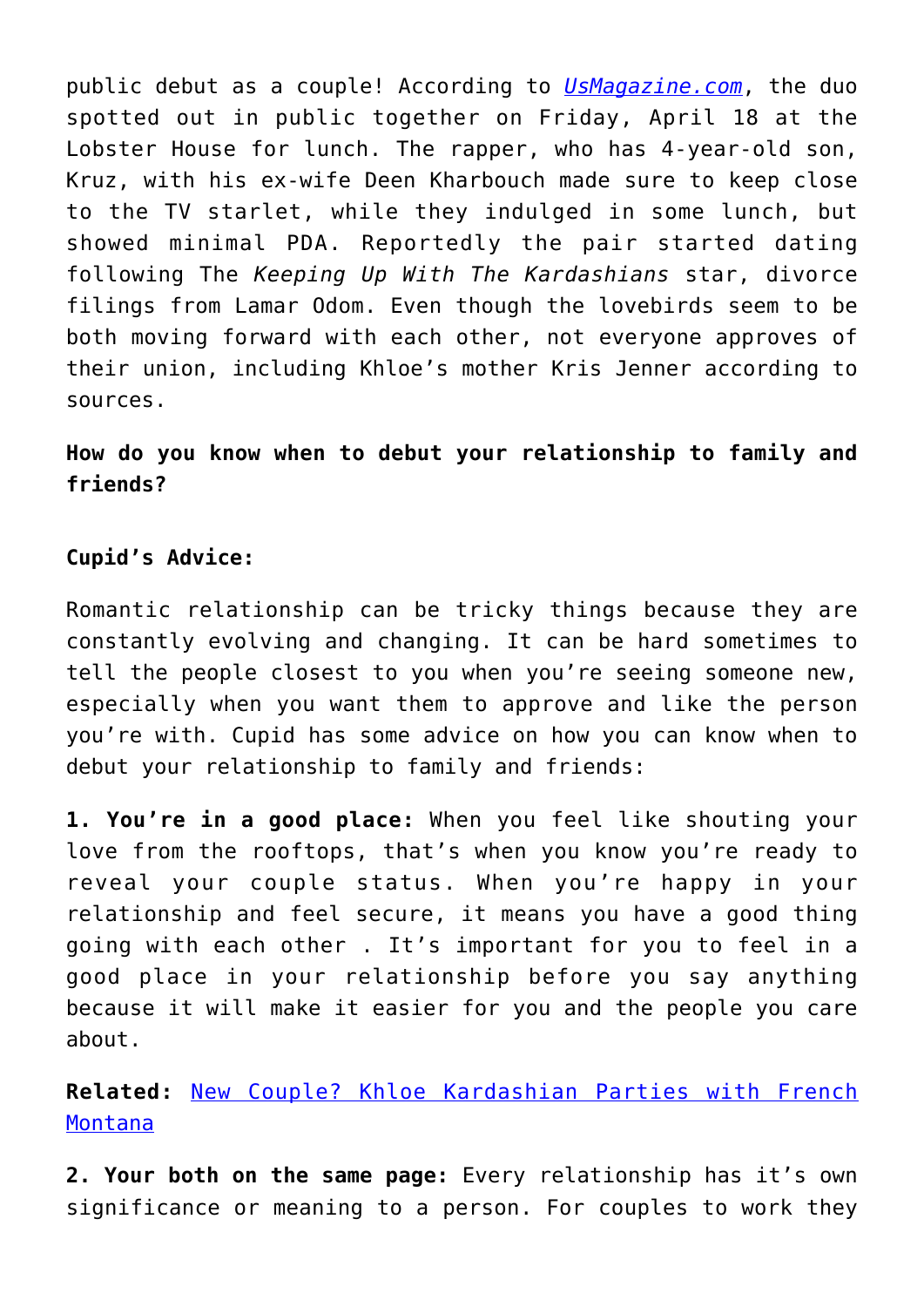need to be on the same wavelength on what they want in terms of where their relationship is headed and what it means to them. It's important that you both are on the same page when it comes to being comfortable enough to share you relationship news to family and friends.

**Related:** [Khloe Kardashian Says She's 'Excited for This Year to](http://cupidspulse.com/khloe-kardashian-excited-year-over-post-divorce/) [Be Over' Post-Divorce Filing](http://cupidspulse.com/khloe-kardashian-excited-year-over-post-divorce/)

**3. See a future together:** If you find yourself thinking about your future together or planning for possible future events it means you can see the thing you got going on as more than just a fling. When you're thinking long-term with your partner, it's about time to start telling your family and friend. It's good to be able to share someone important to you with family and friends, especially when that person is someone you might possibly want to become a part of your family someday.

**How can you tell if you're ready to tell your family and friends about your relationship? Share in the comments below.**

## **[New Couple? Khloe Kardashian](https://cupidspulse.com/72950/new-couple-khloe-kardashian-french-montana/) [Parties with French Montana](https://cupidspulse.com/72950/new-couple-khloe-kardashian-french-montana/)**

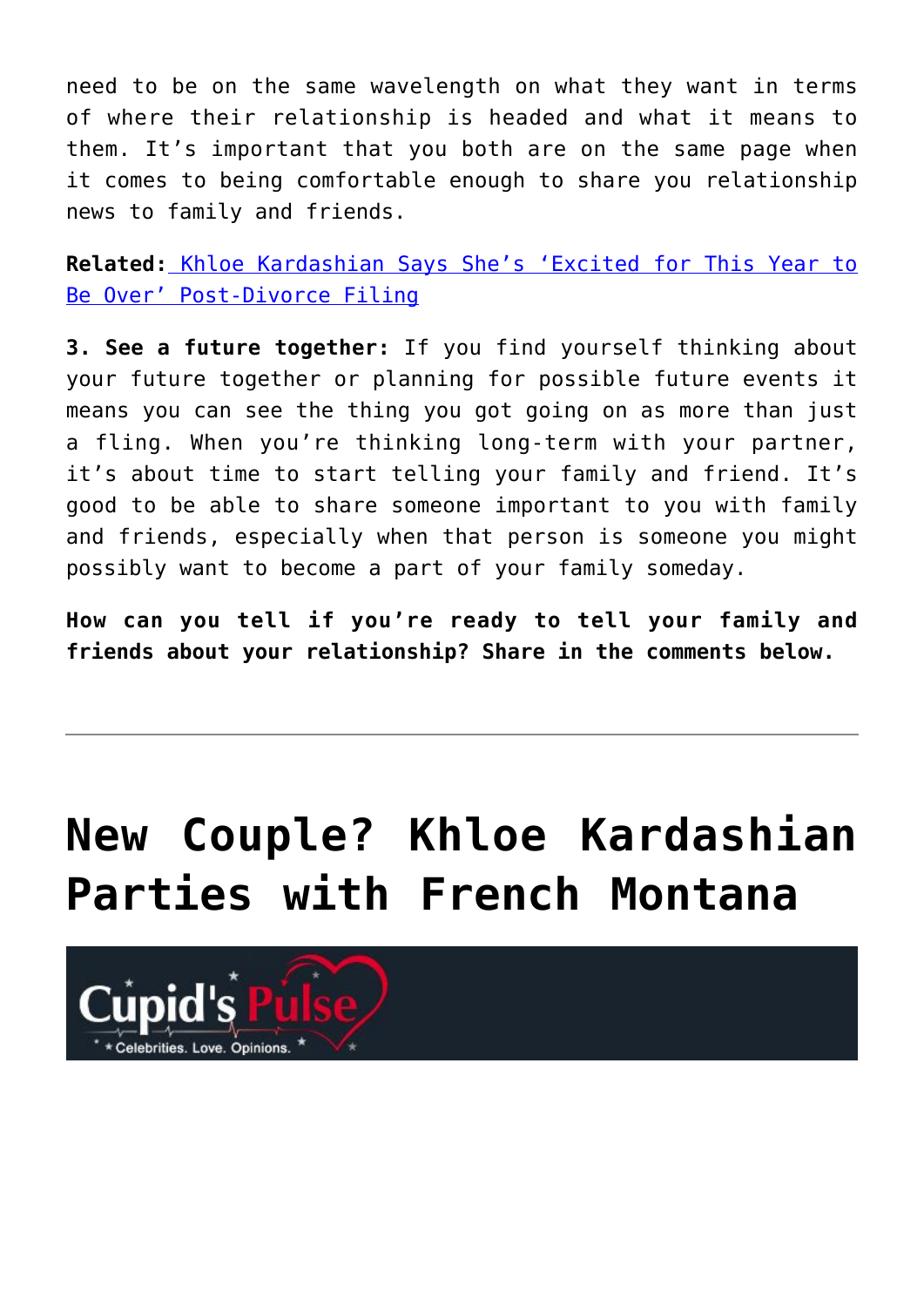

By Louisa Gonzales

Khloe Kardashian continues to make headlines about her love life. According to *[UsMagazine.com,](http://www.usmagazine.com/celebrity-news/news/khloe-kardashian-parties-french-montana-diddy-son-birthday-party-pictures-201474)* the *Keeping Up With the Kardashians* star, 29, was spotted at the clubs this weekend with rapper French Montana, one night in Hollywood and another night in Phoenix, Arizona. Khloe was also seen in West Hollywood at hotspot 1 Oak on Friday, April 4 partying with the rapper at the 16th birthday party for Diddy's son Cristian. The reality star recently filed for divorce from husband Lamar Odom in December, but she appears to be moving on with Montana.

#### **What are some ways to grow a new relationship?**

### **Cupid's Advice:**

After a break up it can be hard sometimes to put yourself back out there, especially if you last relationship ended badly. Part of life is accepting sometimes you have to move on, life always keeps moving forward. So, why not be open to finding someone new and trying your hand at love again? Cupid has some